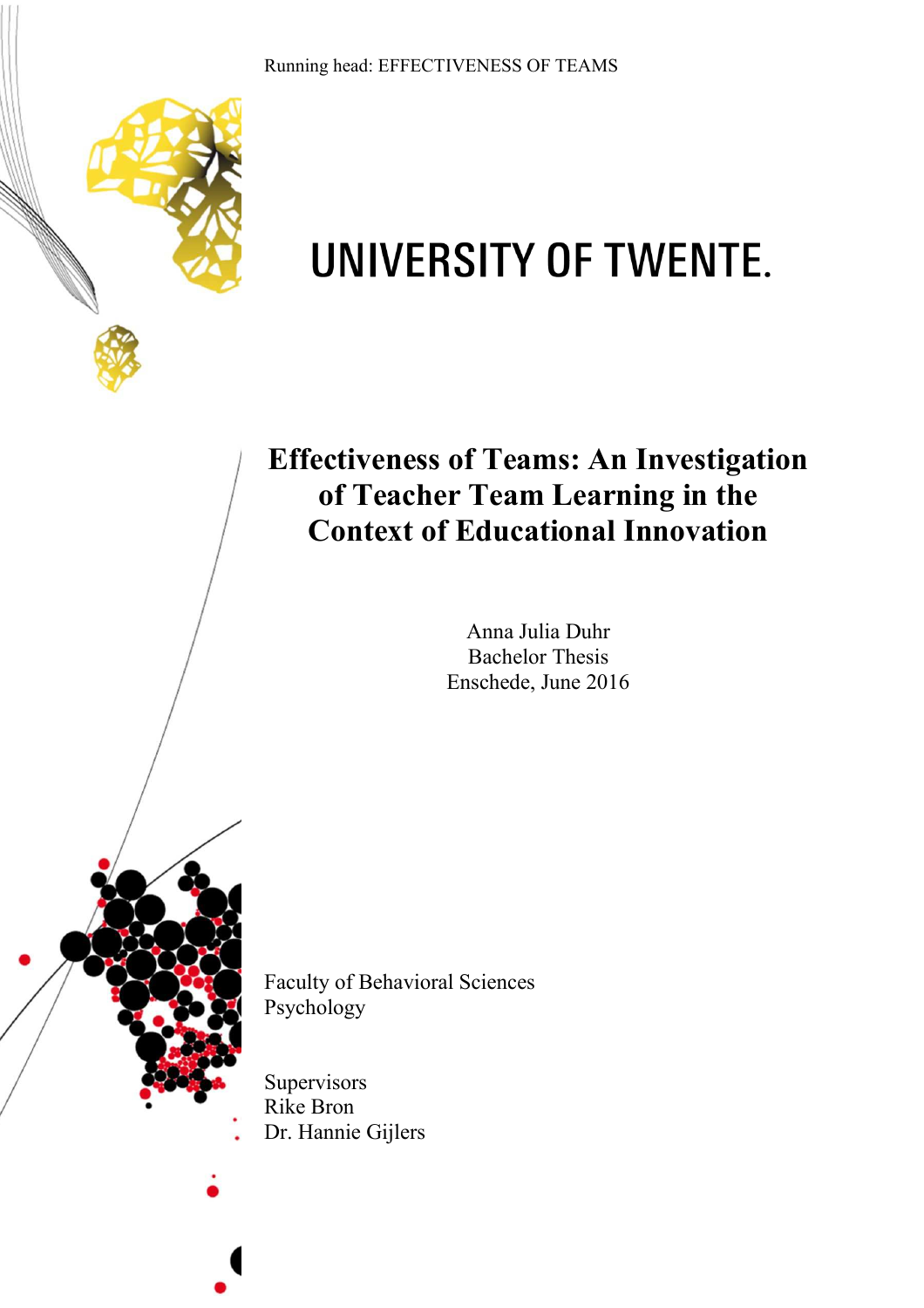#### **Abstract**

Teams are getting increasingly important in today's organizations. In order to adapt to the fast-changing environment, the need of team learning increases. To gain insight into the team learning processes that promote team effectiveness, this research questioned which aspects of team learning lead to an effective team. The present cross-sectional study provides a multidimensional view on higher education teacher team learning. By including multiple measures of team effectiveness, this research offers a broad picture of the concept and is therefore a useful addition to existing research. Additionally, it investigated interaction effects from inter-team learning on the relation between intra-team learning and team effectiveness. The effects of different team learning behaviors on team effectiveness were measured with a questionnaire that was filled in by 342 participants from 108 different teacher teams in a higher education context. Using a multiple regression analysis, the results imply that sharing, co-construction, constructive conflict and inter-team learning do not always predict team effectiveness. The analysis showed that not all team learning variables had an effect on the same team learning outcomes. Constructive conflict had a negative effect on team performance, whereas it showed a positive effect on student satisfaction. Furthermore we found a negative interaction effect from inter-team learning with constructive conflict on student satisfaction. Sharing information within a team was positively related to team performance and team viability, and a positive interaction effect was found from inter-team learning with sharing on team performance.

#### *Keywords: Team learning, effectiveness, inter-team learning, intra-team learning*

#### **Abstract Dutch**

Teams worden in de huidige tijd steeds belangrijker voor bedrijven. Om zich aan te kunnen passen aan de steeds veranderende omgeving, wordt teamleren steeds meer noodzakelijk. Om inzicht te krijgen in verschillende teamleerprocessen die de effectiviteit van teams vervoeren kijkt dit onderzoek erna welke aspecten van teamleren leiden tot een effectieve samenwerking van teams. Deze cross-sectionele studie geeft een multidimensionale kijk op teamleren in het hoger onderwijs. Door verschillende metingen van team effectiviteit te includeren biedt dit onderzoek een breed beeld van het concept en is daarom een zinvolle toevoeging aan bestaand onderzoek. Daarna wordt onderzocht of inter-team learning een interactie-effect op de relatie tussen intra-team leren en team effectiviteit heeft. De effecten van verschillende teamleergedragingen op team effectiviteit werd gemeten met een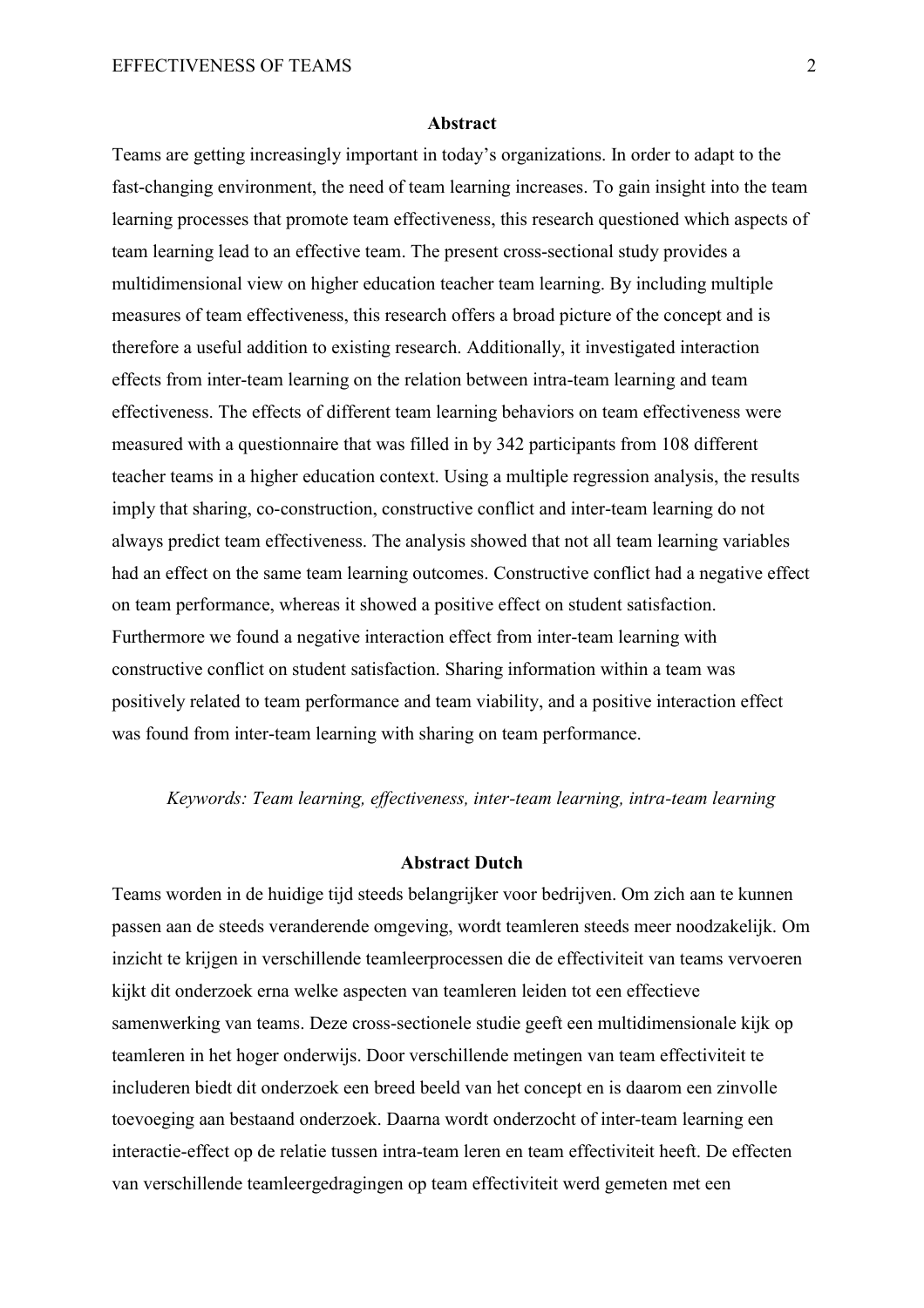vragenlijst die van 342 respondenten uit 108 verschillende teams uit het hoger onderwijs werd ingevuld. De uitgevoerde multiple regressie analyse toont aan dat niet alle variabelen van teamleren een effect hebben op dezelfde uitkomsten van teamleren. Constructive conflict had een negatief effect op de team performance, terwijl het een positief effect heeft op de studententevredenheid. Bovendien werd een negatief interactie-effect gevonden van interteamleren met constructive conflict op de studententevredenheid. Sharing is positief gerelateerd aan team performance en team viability, en er werd een positief interactie-effect gevonden van inter-teamleren met sharing op de team performance.

*Keywords: Teamleren, effectiviteit, inter-team leren, intra-team leren*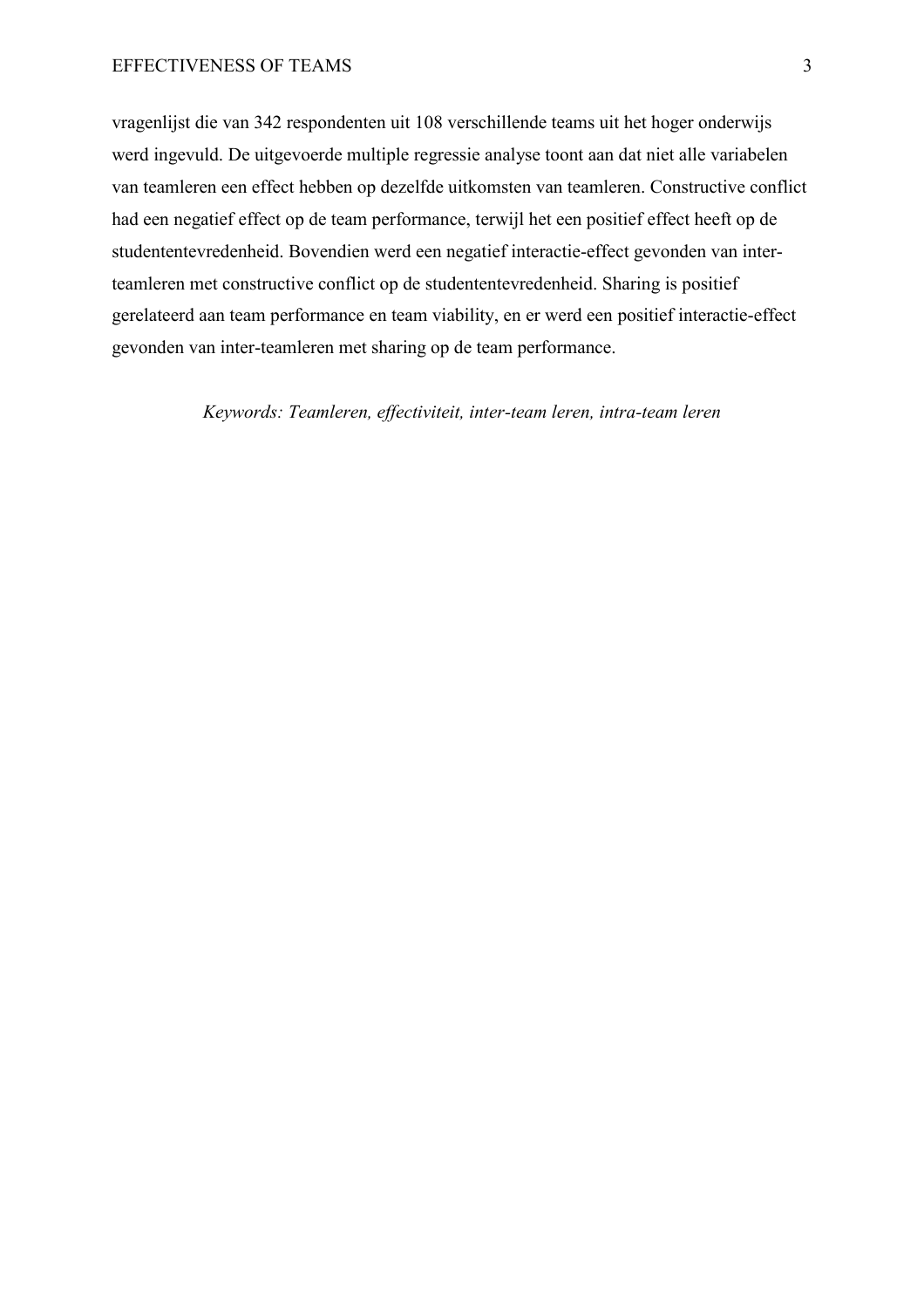#### **Introduction**

Since teams have become increasingly important in today's organizations in order to deal with a fast-changing environment, it becomes more and more important for organizations to improve the effectiveness of teams. Organizations rely increasingly on teams to manage complex problems (Van den Bossche, Gijselaers, Segers, Woltjer & Kirschner, 2011). In more than 80% of the medium-sized and large organizations at least parts of the work is done in teams (Gordon, 1992). In order for the organization to react flexibly to the changing environment and to enhance individual learning as well as team effectiveness, the teams in organizations have to learn (Decuyper, Dochy & Van den Bossche, 2010). It has been conjectured that team learning advances the development and creativity of the team and promotes group performance (Wong, 2004). According to Senge, "team learning is vital because teams, not individuals, are the fundamental learning unit in modern organizations" (1990, p. 10).

In the context of education it also became increasingly important to enhance group performance among teachers, since research indicated that student learning can be increased by strong professional communities of teachers (Newmann, King & Youngs, 2000). Educational reforms were implemented in elementary schools in order to improve instructional quality and student learning. These reforms focused increasingly on collaborative practices among teachers (Goddard, Goddard & Tschannen-Moran, 2007) and the integration of sciences in order to enhance students' learning (Stalmeijer, Gijselaers, Wolfhagen, Harendza & Scherpbier, 2007). According to Stalmeijer et al. (2007) this integration of sciences requires multidisciplinary teams of experts that design and implement educational innovations.

However, existing research only refers to elementary schools when it comes to teacher team learning (e.g. Newmann, King & Youngs, 2000; Crow & Pounder, 2000; Meirink, Imants, Meijer & Verloop, 2010). The University of Twente is an example of a higher education institution that implemented a new model that focuses on the project-based integration of courses and the collaboration of teachers in teams (Universiteit Twente, 2012). This research focused on the link between certain basic team learning processes and team learning outcomes of teacher team learning in the context of innovation in higher education. Research showed that there are several team learning processes and variables that influence the effectiveness of teams (e.g. Campion, Medsker & Higgs, 1993; Decuyper, Dochy & Van den Bossche, 2010; Knapp, 2010; Zellmer-Bruhn & Gibson, 2006), but existing research does not often take different dimensions of team learning into account and if it does, it only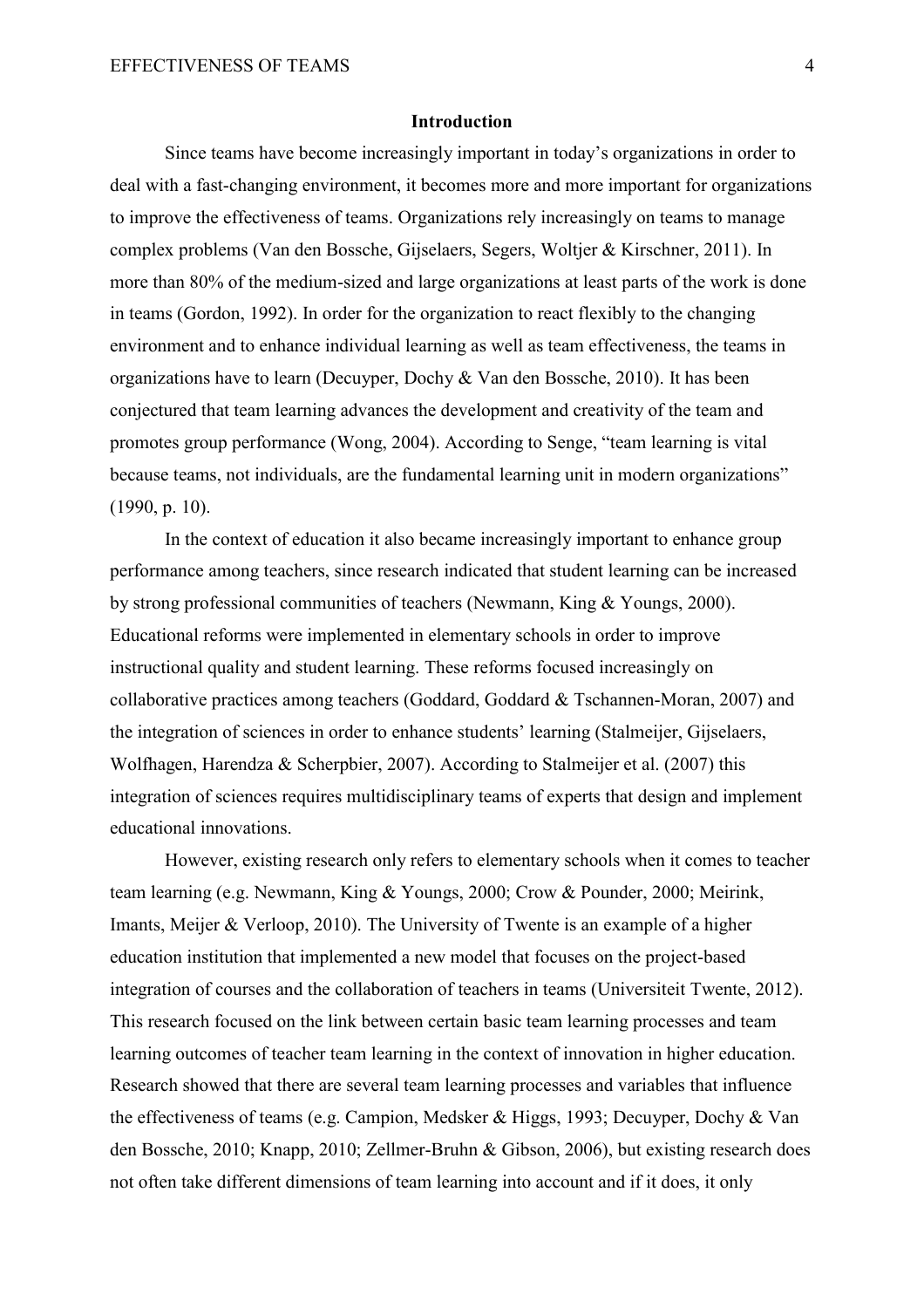measured the effects on one team learning outcome (e.g. Chan, Pearson & Entrekin, 2003; Bresman, 2010; Mesmer-Magnus & DeChurch, 2009). By taking different team learning processes into consideration, this research provides a multidimensional view on higher education teacher team learning. It also includes multiple measures of team effectiveness, considering both objective and subjective results of team learning. That makes it possible to get a broad picture on team effectiveness and how it is influenced by different team learning variables.

The goal of this study was to examine the influence of team learning on team effectiveness. It can help to gain insight into which team learning processes serve to increase team effectiveness.

#### **Theoretical Background**

In this paper the terms "group" and "team" were used as synonyms, according to the definition from Sessa and London (2006) of teams being a collection of individuals who are responsible for outcomes together. They are also interdependent from each other in their tasks, and see themselves and are seen by others as a social unit and are part of larger social systems. Team learning was defined many times and in many different ways. Nevertheless these definitions often share certain aspects. Druskat and Kayes (2000) defined team learning as a collectivity of individual learning, whereas Agrote, Gruenfeld and Naquin (2001) saw teams as interdependent and dynamic systems that are learning. In these definitions team learning consists of different processes that occur within the team. It is seen as individual team members acquiring new knowledge, skills or information (Druskat & Kayes, 2000), and as a process whereby the team is seeking feedback, reflecting upon actions and adapting in order to improve (Drach-Zahavy & Somech, 2001; Edmondson, 1999). It can also be seen as a process whereby the team members have to organize with the actions of other members and trough that they have an effect on the others again (Argote, Gruenfeld & Naquin, 2001). Sessa and London combined these views and defined team learning as a process whereby individual members of a team create and acquire new knowledge and share that with their team members, but it also means that teams reflect on actions and make changes to improve (Sessa & London, 2006). In this paper we refer to team learning as defined by Sessa and London (2006) as this interpretation is mainly consistent with the definitions of team learning provided by Decuyper, Doschy and Van den Bossche (2010) and Wong (2004) that are presented in the following paragraph.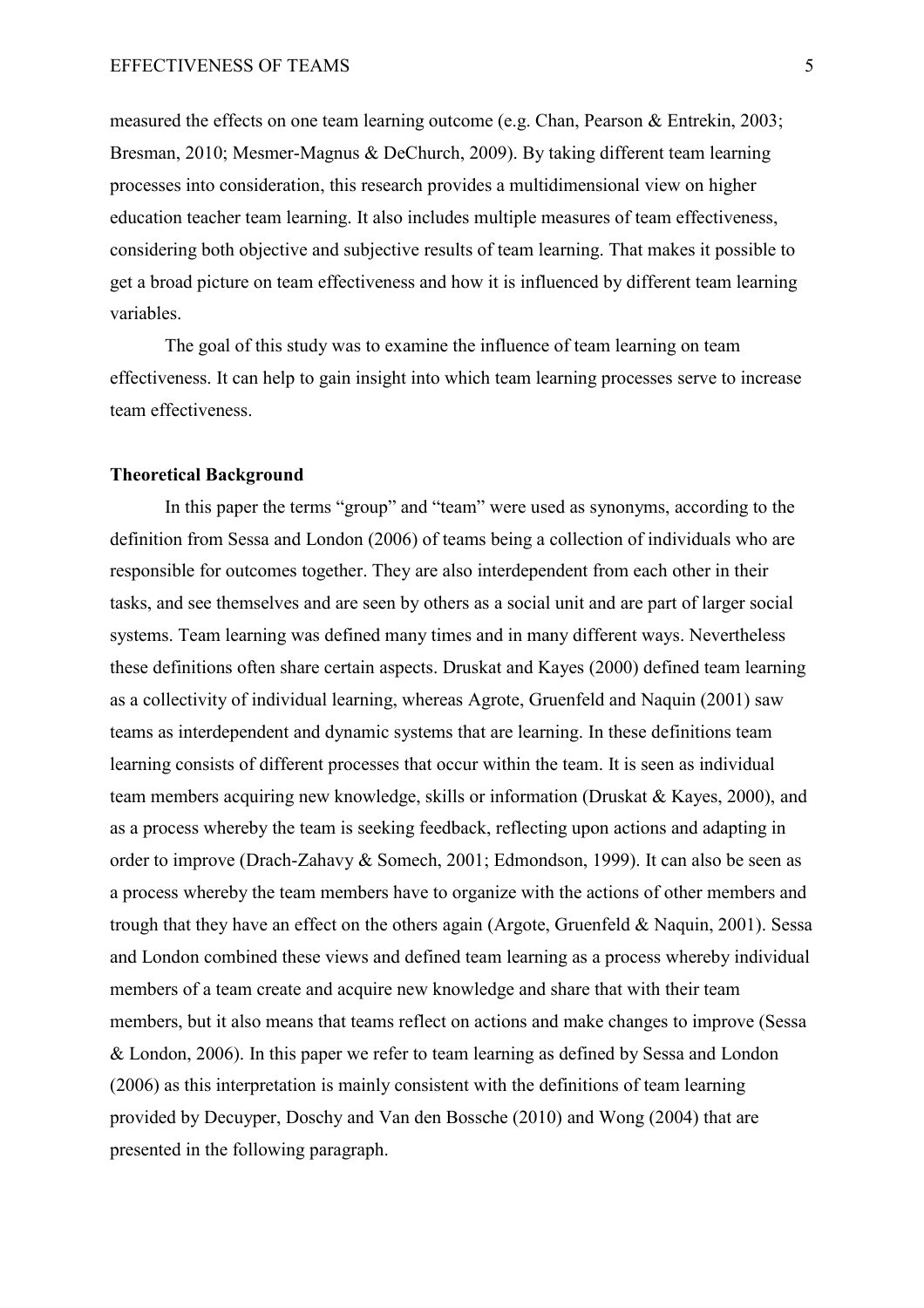Team learning can be divided into certain basic processes that occur within the team. This learning within the team is called intra-team learning and consists of three basic process variables that are the basis of intra-team learning: sharing, co-construction and constructive conflict. Decuyper, Doschy and Van den Bossche (2010) considered intra-team learning the basis of team learning. When sharing occurs in groups, the members communicate knowledge, competencies, opinions or creative thoughts among each other. Co-construction in groups involves developing shared knowledge and building shared meaning. It is seen as a mutual process that can take place by refining, constructing on or adjusting an original idea. Team members "engage in repeated cycles of acknowledging, repeating, paraphrasing, enunciating, questioning, concretizing and completing the shared knowledge, competencies, opinions or creative thoughts" (Decuyper, Dochy & Van den Bossche, 2010, p. 116). Constructive conflict is a process whereby team members participate in negotiations or dialogues that unravel differences in identities, opinions, etc. from team members. This ultimately leads to some kind of agreement (Decuyper, Dochy & Van den Bossche, 2010). Team members that engage in intra-team learning are learning within their group which leads to shared understanding of the task and encourages collective actions. Additionally, intrateam learning was found to have a positive effect on team efficiency (Wong, 2004). In order to successfully meet the goals of a team, constructive conflict is considered the most important process within intra-team learning (Van den Bossche, Gijselaers, Segers, Woltjer & Kirschner, 2011).

 Besides the learning that is taking place within the team, there are also learning processes that occur between the team and external parties. This is called inter-team learning and it includes learning that occurs outside of the own group. Edmonsdon (1999) defined inter-team learning as seeking information and feedback from customers and others, for example managers. Bresman (2010) identified two types of inter-team learning activities, which are vicarious learning activities and contextual learning activities. When engaging in vicarious learning activities teams can learn from others that have already acquired experiences that are similar to the key aspects of its task. When engaging in contextual learning activities a team can learn from external sources about important aspects of its context. Both vicarious and contextual learning activities have a positive effect on team performance. However, in the absence of intra-team learning vicarious learning activities can inhibit team performance (Bresman, 2010). Inter-team learning was found to be positively related to team performance (Chan, Pearson & Entrekin, 2003), helps the group to acquire and develop new knowledge and is positively related to team innovativeness (Wong, 2004).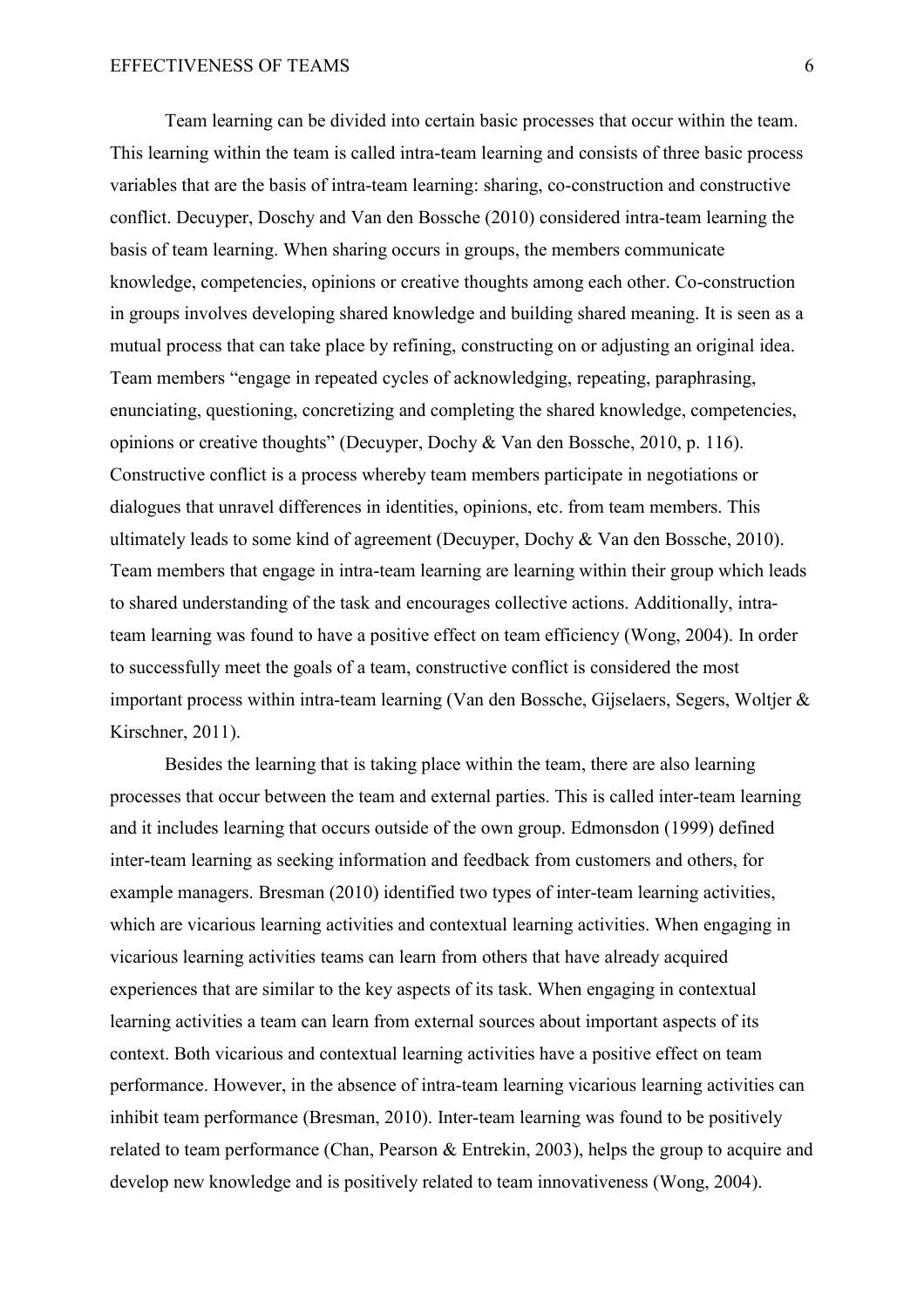#### EFFECTIVENESS OF TEAMS 7

According to Decuyper et al. (2010), inter-team learning is a facilitating process variable in the process of team learning, hence it can promote successful team learning. It is also related to perceived effectiveness. The more inter-team learning occurs in a team the more efficient and innovative it gets (Decuyper, Dochy & Van den Bossche, 2010). Additionally, Wong (2004) found that inter-team learning encroaches on the effects from intra-team learning on team effectiveness when it occurs in a team. Thus, inter-team learning can change the effects of intra-team learning on team effectiveness. Therefore, inter-team learning was taken into account as a moderator in this research.

 The purpose of teams however is not learning itself, but producing some kind of outcome with the group, whether it is creating a product, solving a problem or making decisions (Sessa & London, 2006). This leads to several group outcomes that were written up in the Figure 1. These group outcomes are generally consolidated into the term "team effectiveness". Team effectiveness consists of team performance and team viability. Team performance describes the degree to which a team meets its goals and how well its output actually fulfills the group's task (Zellmer-Bruhn & Gibson, 2006). However, this does not take the possibility into account that teams are at some point not willing to work together any longer (Kozlowski & Bell, 2001). Therefore, it is also important to take team viability into account in order to predict what it takes for a team to continue to be effective in the future (e.g. Guzzo & Dickson, 1996; Sundstrom, De Meuse & Futrell, 1990). It describes the collective sense of belonging from the team members to their group or the extent to which individuals wish to remain members of the team (Mathieu, Maynard, Rapp & Gilson, 2008). It is a feeling of affective commitment to the group, influenced by the social identification of people that leads to a certain behavior of group membership (Ellemers, Kortekaas & Ouwekerk, 1999).

As mentioned above, Wong found that inter-team learning and intra-team learning can have different influences, depending on the goal of a team and the context in which a team is working: Inter-team learning is positively related to team innovativeness and intra-team learning is positively related to team efficiency. This implies that groups should engage more in inter-team learning when they are learning-oriented and their focus is on developing new competencies and engage more in intra-team learning when they are mastery-oriented and their focus is on perfecting current competencies (Wong, 2004). That shows that there is not only one distinct outcome of team learning, which emphasizes the importance of taking more than one outcome of team learning into account in the analysis.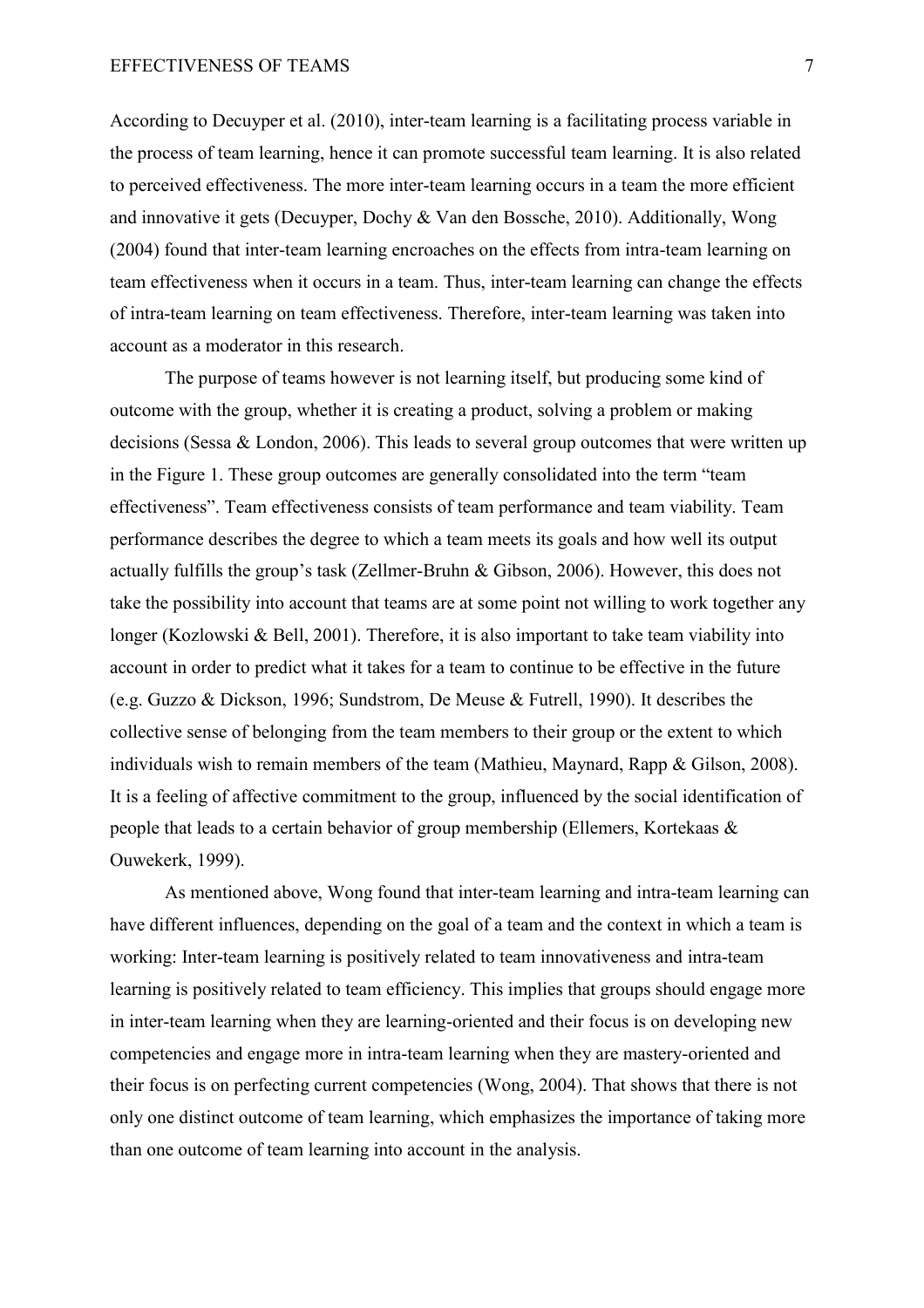

*Figure 1.* Model of relations between team learning and team effectiveness.

#### **Influences on team learning.**

Besides the variables which team learning consists of that were described above, there are also a number of other variables that were found to have an influence on team learning and team effectiveness. Van der Vegt, Van de Vliert and Oosterhof (2003) showed that the concepts of task interdependence and goal interdependence also have an influence on team performance. Task interdependence is described as the extent to which a team member needs information, materials or support of fellow team members to successfully complete the task. Goal interdependence describes the extent to which team members think that they have a group goal or get group feedback that can only be satisfied when the team performs well. Van der Vegt et al. (2003) stated that congruent combinations of task and goal interdependence (high-high and low-low) have a positive effect on team performance, whereas incongruent combinations (high-low and low-high) have a negative effect on team performance.

Additionally, team heterogeneity was positively related to team performance, especially when the given task is diverse because different competencies are needed to successfully fulfill the task or when the task is disjunctive, because the team performance depends on the most competent team member. Team heterogeneity refers to the different abilities and experiences that different members of the group have (Campion, Medsker & Higgs, 1993).

 Finally, research also showed that (perceived) team efficacy had a positive influence on both teacher collaboration and student achievement in the context of primary education. Team efficacy refers to the beliefs of team members about the functioning of the team in the future concerning a specific situation (Moolenaar, Slegers & Daly, 2012). Bandura (1997) defined team efficacy as the group's shared belief that they can organize and perform the actions that are necessary in order to deliver a certain performance.

 The general question that we aimed to answer in this paper is "to what extent do the different team learning processes have an influence on the different dimensions of team effectiveness?". In view of the fact that existing research often did not include different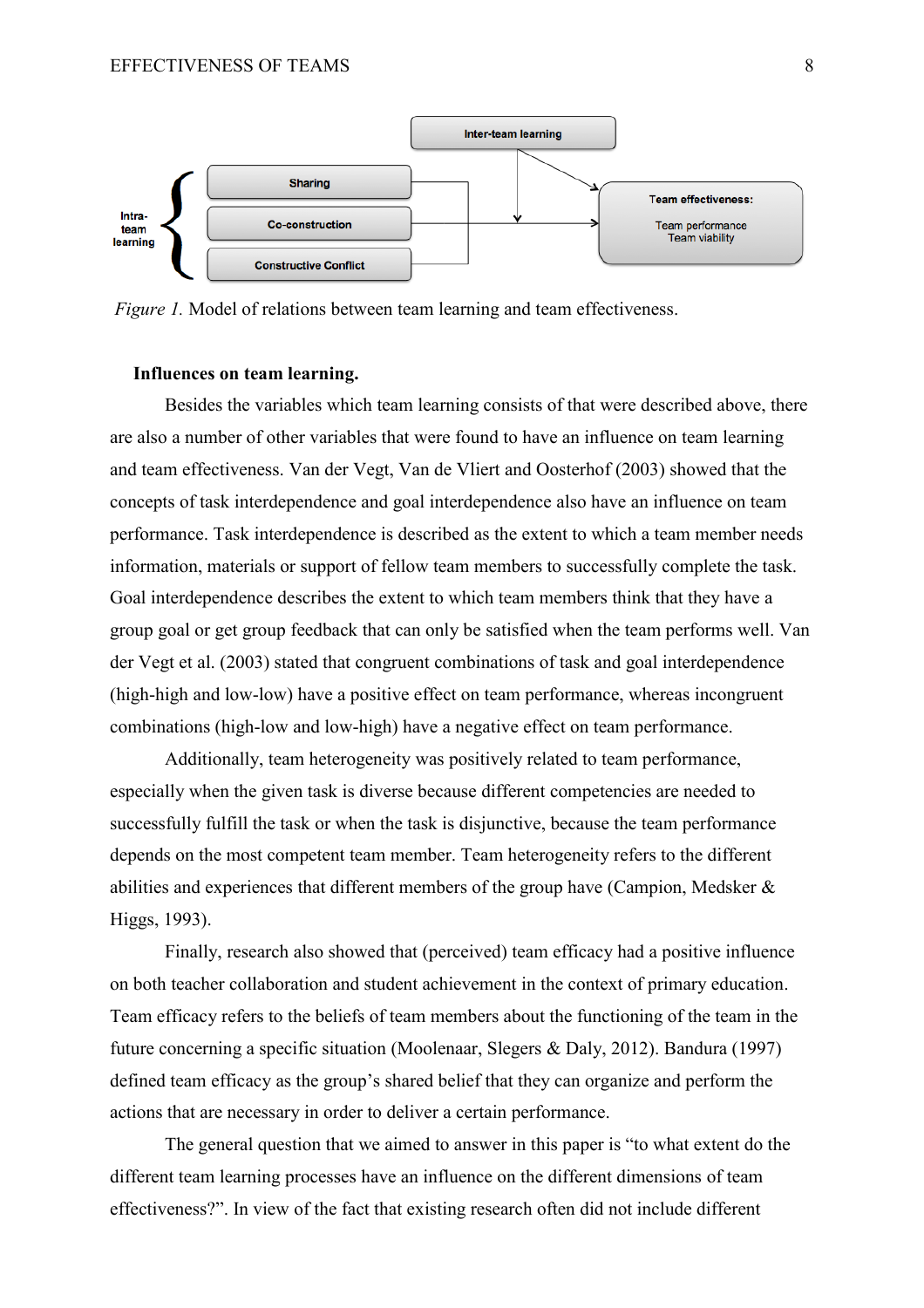dimensions of team learning and multiple team learning outcomes, this study provides a new view on the effects on team effectiveness as we included multiple measures of team learning and team effectiveness.

#### **Method**

#### **Context description**

The University of Twente in Enschede, The Netherlands, implemented a new model of education in 2013, naming it the Twente Education Model (TEM). The first of the two main reasons to introduce the model was to react on the fast-changing society, in which flexibility is an essential characteristic for the students in order to work in a more complex and fastchanging environment. The second reason was to increase the successful completion of the study in reaction to financial pressure from the government concerning the dropout rate and long-term students (Universiteit Twente, 2012). One academic year is divided into four quarters that are called modules. In each of these modules the students can earn 15 ECTS. Prior to the introduction of this model the curriculum was divided into smaller courses where every teacher was responsible for his or her own course only. With the TEM, each of the modules is now seen as a whole, consisting of different subparts. The focus lies on a project for which, in order to succeed, the students need the knowledge they gain from the other subjects within the module. In order to meet the requirements of the model to create coherent modules, teacher teams that work together to ensure a good integration of the subjects were established (Universiteit Twente, 2015).

#### **Design**

In order to analyze the effectiveness of teams a quantitative research was conducted and a cross-sectional survey design was employed. There was no random assignment but the analysis has been performed on the already existing teacher teams of the modules. There were three dependent variables (team performance, team viability and student satisfaction), four main independent variables, (sharing, co-construction, constructive conflict, and inter-team learning) and four background variables (task interdependence, goal interdependence, team heterogeneity and team efficacy). Additionally, the interaction effects from inter-team learning on sharing, co-construction and constructive conflict on the three dependent variables were included into the analysis.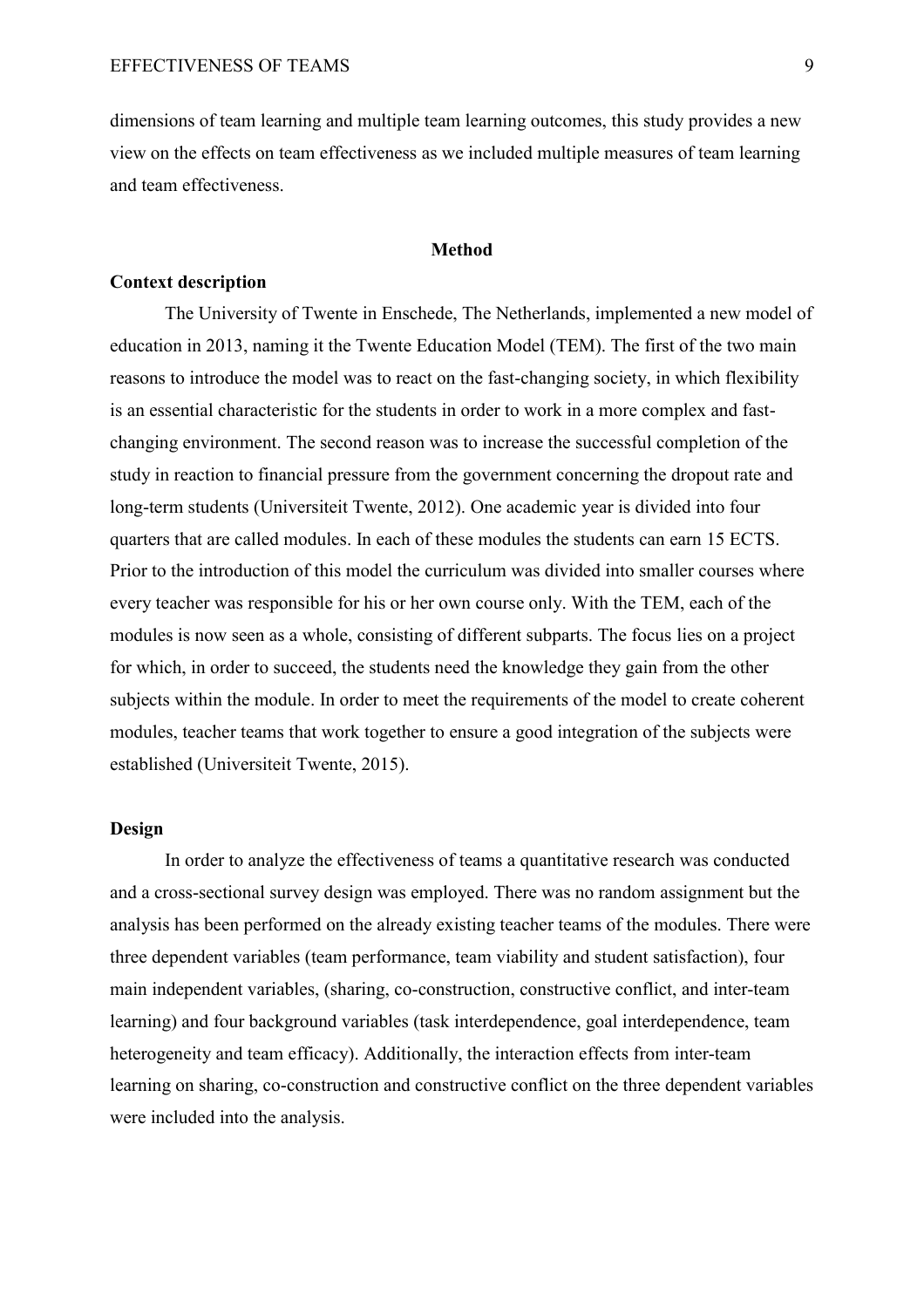#### **Participants**

The participants that took part in this research were teachers of every undergraduate programme from the University of Twente. As mentioned before, the teachers work together in teams in order to design the modules cohesively with their specific subparts. The questionnaire was sent to 689 respondents from 131 teams. Ultimately 130 teacher teams took part in this research and 440 teachers in total filled in the questionnaire, from which 342respondents from 108 teams filled in the survey completely. Incomplete data were not taken into account in this study. 233 men and 109 women participated in this research with an average age of 46.23 years, ranging from 22 to 72 years. On average 4.22 members of each team filled in the questionnaire, varying from 1 to 11, from teams that have 6.06 members on average, ranging from 2 to 12.

 Also, as one of the dependent variables was student satisfaction, students who completed the modules took part in this research by giving feedback on the modules as a whole and on different components of the modules. In total there were 3242 student evaluations taken into the analysis.

#### **Instruments**

The analysis was based on questionnaires that were filled in by the teachers. The teachers were asked to respond to the statements in the questionnaire using a five-point Likert scale ranging from 1 (strongly disagree) to 5 (strongly agree). The complete questionnaire can be found in Appendix A.

 The materials that were used to determine the student satisfaction were the student evaluation forms that measured the student's opinions about the modules. The part that was used from the student evaluation form to determine the student satisfaction was the question "In summary, I give the module the following grade.  $1 = \text{very poor}$ ;  $10 = \text{excellent}$ ".

#### **Intra-team learning,**

Five questions were used to measure the extent to which sharing takes place in a team  $(\alpha = .81)$ . Three of them were measured with the items from the questionnaire developed by Van den Bossche et al. (2011). In order to get more reliable results, we also added two items based on a scale developed by Van Offenbeek (2001). These items were adapted to the situation of the participating teams. Co-construction was measured with six questions ( $\alpha$  = .85), where again three were measured with the items from the scale of Van den Bossche et al. (2011) and the remaining three were based on a scale developed by Visschers-Pleijers et al. (2004). These items were also adapted to the situation of the participating teams, e.g.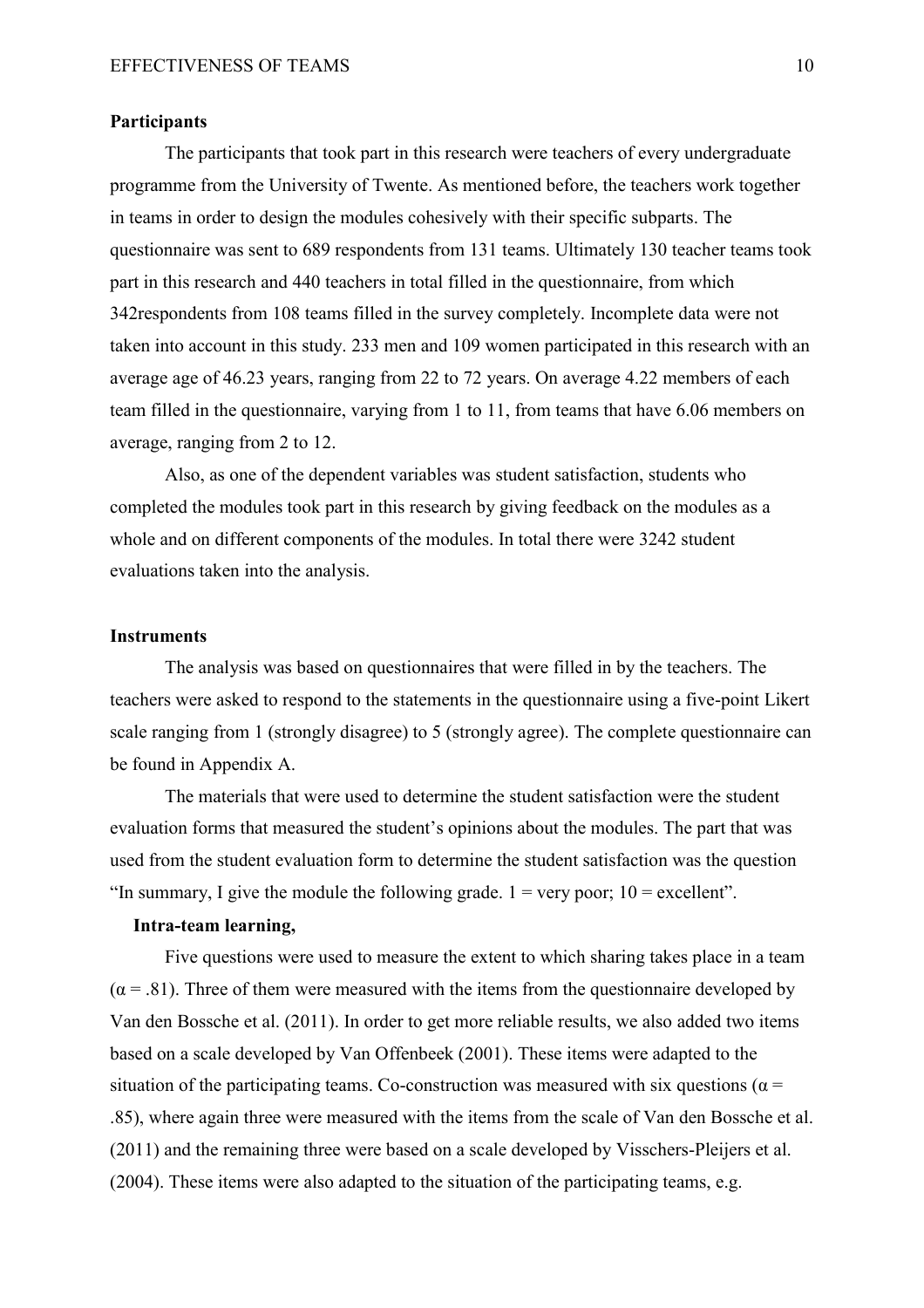"Members of this team ask proper questions in order to see through each other's information". Constructive conflict was measured by means of seven questions ( $\alpha$  = .89). Again, three were measured with the items from the scale from Van den Bossche et al. (2011), the other four were based on De Groot (2002), but were adapted to a formulation on team level, e.g. "In this team we ask critical questions when someone tells something new".

#### **Inter-team learning.**

We measured inter-team learning with seven questions ( $\alpha$  = .88) that were based on scales developed by Wong (2004) and Bresman (2010), e.g. "This team is looking for ideas and expertise from persons from outside the team".

#### **Other influences on team learning.**

Team heterogeneity was measured with three questions each ( $\alpha$  = .46), all measured with the scale developed by Campion, Medsker and Higgs (1993). Because of the low reliability of this scale we left out one item ("The members of my team have skills and abilities that complement each other") in the analysis, what resulted in a higher reliability ( $\alpha$  = .61). Team efficacy was measured with five questions of Moolenaar, Sleegers and Daly (2012), e.g. "In our team, teachers are able to design a module that challenges students to learn" ( $\alpha$  = .77). Task interdependence was measured with four questions ( $\alpha$  = .85) based on a scale developed by Van der Vegt, Van der Vliert and Oosterhof (2003), e.g. "In order to carry out our tasks, we need information from each other". Goal interdependence was also measured with four questions ( $\alpha$  = .78), based on the same scale as task interdependence, e.g. "In this team we all want to reach the same goals".

#### **Team effectiveness.**

 As already mentioned above, team effectiveness consists of two different variables: team performance and team viability. The team performance was measured in two different ways. On the one hand we measured the perceived team performance based on the data retrieved from the questionnaire that the teachers filled in themselves, which made it a more subjective measurement. Team performance was measured with five questions ( $\alpha$  = .84), e.g. "In this team, we perform well". Three of the items used here were based on the scale developed by Zellmer-Bruhn and Gibson (2006) and the other two were based on a scale from Van Woerkom and Croon (2009). On the other hand we also got an objective measurement of team performance that was specifically applied to the context of this research that was measured with a questionnaire for student satisfaction. This survey was filled in by the students of the participating teachers from this study. Team viability was measured with three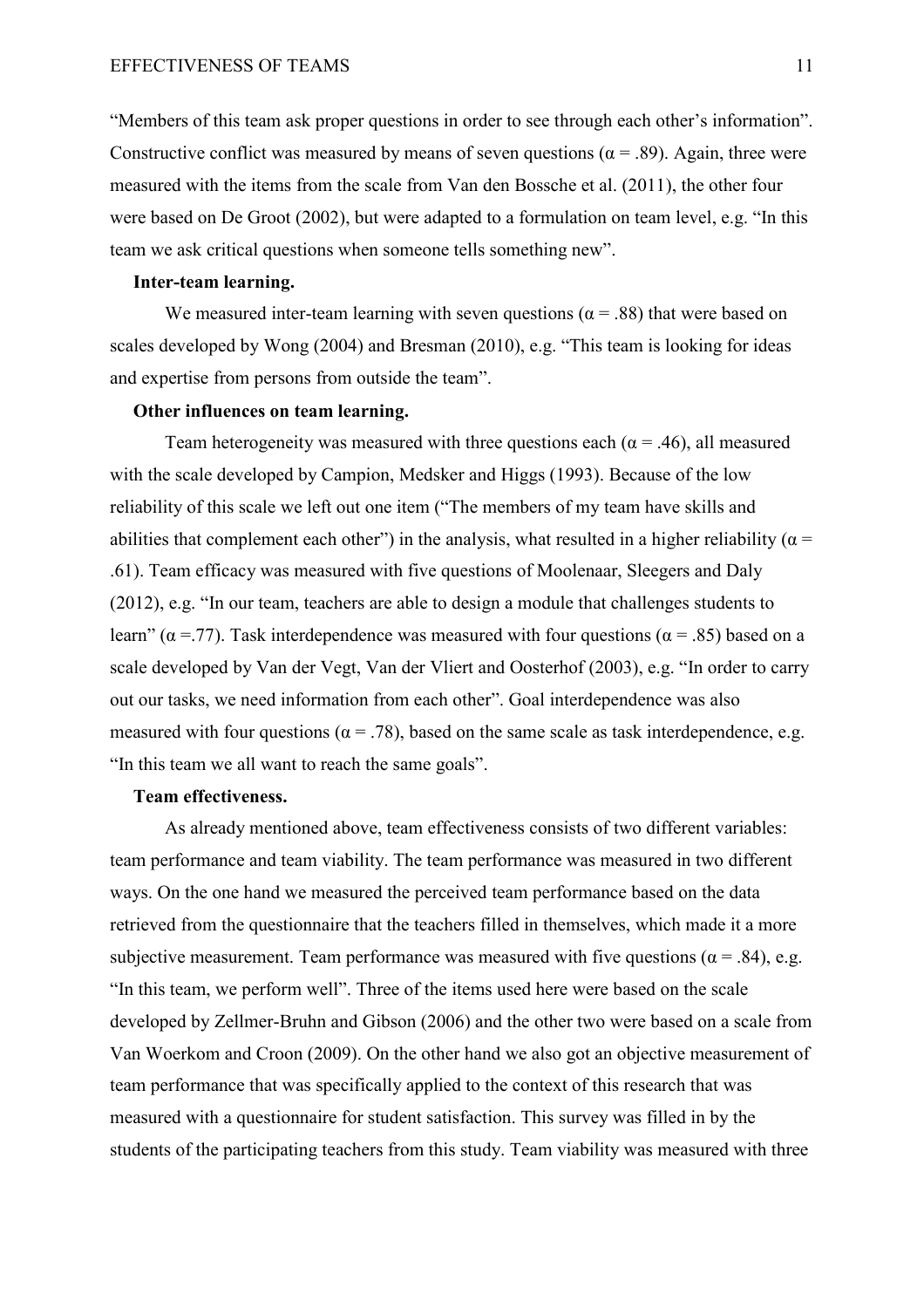questions ( $\alpha$  = .87) based on a scale developed by Ellemers, Kortekaas and Ouwekerk (1999), e.g. "I would like to continue working with my group".

#### **Procedure**

 In order to get permission to carry out the questionnaire, the programme directors from the different studies were informed about the research and with their permission the module coordinators were contacted afterwards. From the module coordinators information about which teachers are working in their team and their respective email addresses had been retrieved. Additionally, the module coordinators were asked if their team had had at least one team meeting. The teams that did not have one team meeting received a questionnaire without the intra-team learning scales. Two weeks before the start of the module the questionnaire was sent to the teachers via e-mail with the friendly request to fill it in. Also, a digital reminder was sent two times whenever a participant did not fill in the questionnaire yet. The questionnaire was available both in Dutch and English.

 The student evaluation forms for each module were collected according to the standard procedure of the university. The questions from the evaluation forms that were taken into account for the analysis in this research were the same for each module. We received the completed questionnaires via the person that is responsible for the student evaluations at the University of Twente. In total 3242 students filled in the student evaluation forms, on average 30,3 students per module.

#### **Data analysis**

 To analyze the influence of the independent variables on the dependent variables and therefore to be able to make a statement about their importance for the effectiveness of teams, first the outcomes from the questionnaires were fed into the computer program SPSS for statistical data analysis. In order to be able to make a statement about the influence of the different independent variables on team effectiveness, multiple regression analyses have been conducted on team performance, team viability and student satisfaction. To test the interaction effects of inter-team learning with the influence from intra-team learning on team effectiveness, inter-team learning was included in the analysis as a moderator.

#### **Results**

 In order to answer the research question, a multiple regression analysis has been conducted. The main aim was to investigate the influence of four variables – sharing, coconstruction, constructive conflict and inter-team learning – on team effectiveness. Since we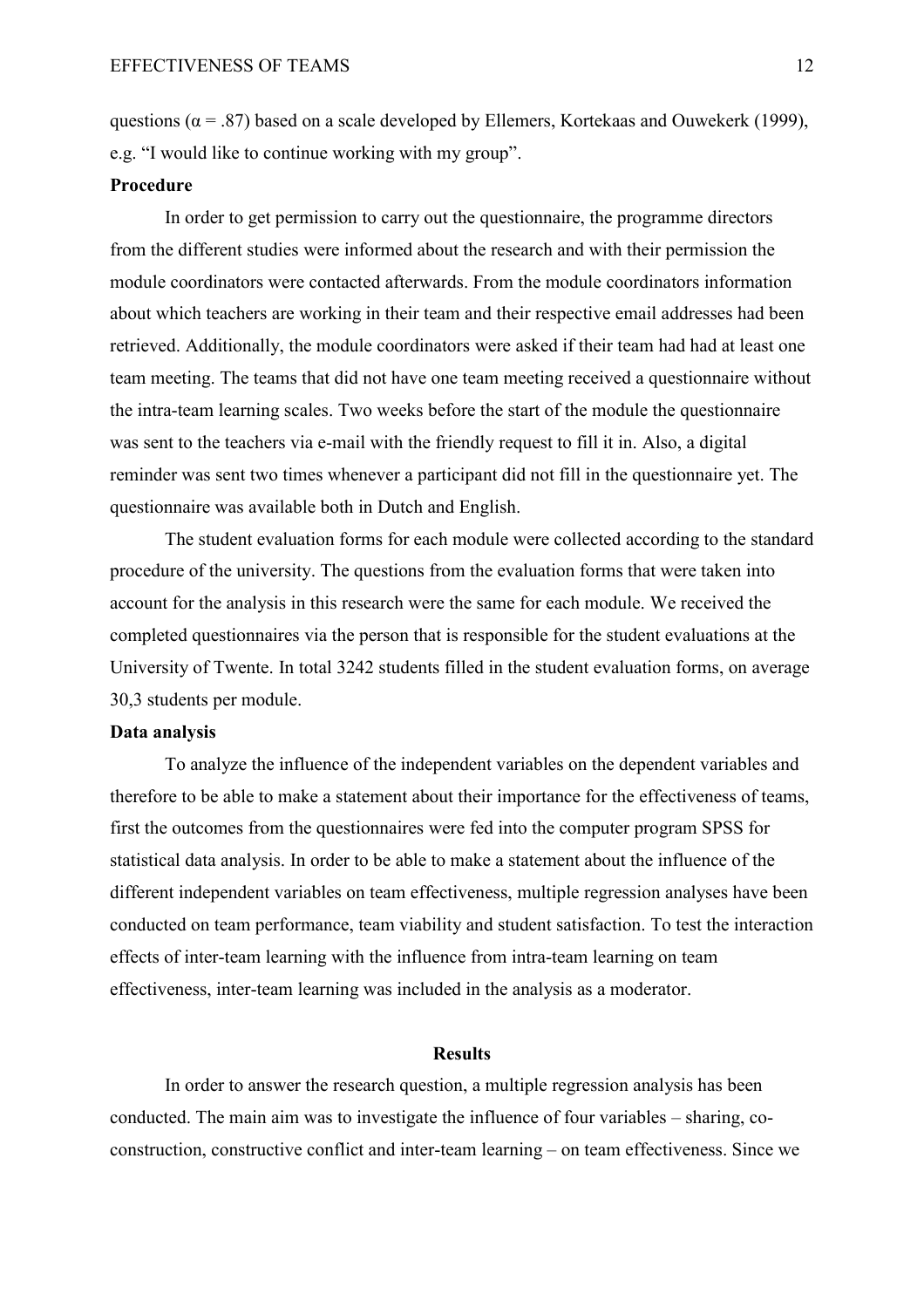measured team effectiveness as team performance, team viability and the average grade that students gave the module, three individual multiple regression analyses have been performed. In SPSS aggregated variables were created to conduct the analysis on team level since we wanted to know what influences the effectiveness of teams. The results of the regression analyses are presented in Table 2.

Looking at the descriptive statistics, it appeared that the teachers themselves reported that their teams were very heterogenic  $(M = 4.20, SD = .52)$  and very interdependent in their tasks ( $M = 4.05$ ,  $SD = .45$ ). Also, the data analysis showed that the teachers thought they had a good collective efficacy ( $M = 3.92$ ,  $SD = .34$ ) and engaged a lot in sharing ( $M = 3.87$ ,  $SD =$ .46). The lowest scores were found in inter-team learning  $(M = 3.09, SD = .48)$ , coconstruction ( $M = 3.64$ ,  $SD = .41$ ) and goal interdependence ( $M = 3.70$ ,  $SD = .45$ ). High scores were also found concerning the team learning outcomes. Teachers seemed to have a high feeling of team viability ( $M = 4.23$ ,  $SD = .50$ ) and they thought they perform well ( $M =$ 3.81, *SD* = .41). Table 1 shows the correlations between the different variables and their significance.

 The models that were used in this research displayed that the predictors were highly accountable for the variability in the outcomes. The variability of team performance could be predicted by the model with 64% and the variability of team viability could be predicted with 54%. The model could explain the variability of student satisfaction somewhat less good, but still with 12%.

|                        | <b>TP</b> | TV      | <b>SS</b> | <b>ITL</b> | <b>SH</b> | $\Pi L^*$ | CO      | $\Pi L^*$ | <b>CON</b>       | $\Pi L^*$        | TI | GI | TE | <b>TH</b> |
|------------------------|-----------|---------|-----------|------------|-----------|-----------|---------|-----------|------------------|------------------|----|----|----|-----------|
|                        |           |         |           |            |           | <b>SH</b> |         | CO        | $\boldsymbol{F}$ | <b>CON</b>       |    |    |    |           |
|                        |           |         |           |            |           |           |         |           |                  | $\boldsymbol{F}$ |    |    |    |           |
| TP                     | $1.00*$   |         |           |            |           |           |         |           |                  |                  |    |    |    |           |
| TV                     | $.66*$    | $1.00*$ |           |            |           |           |         |           |                  |                  |    |    |    |           |
| <b>SS</b>              | .01       | .01     | $1.00*$   |            |           |           |         |           |                  |                  |    |    |    |           |
| ITL                    | $.34*$    | $.31*$  | .08       | $1.00*$    |           |           |         |           |                  |                  |    |    |    |           |
| <b>SH</b>              | $.64*$    | $.61*$  | .05       | $.31*$     | $1.00*$   |           |         |           |                  |                  |    |    |    |           |
| $\Pi L^*$<br><b>SH</b> | $.15*$    | $-.05$  | $.14*$    | $.20*$     | .02       | $1.00*$   |         |           |                  |                  |    |    |    |           |
| CO                     | $.54*$    | $.51*$  | .02       | $.34*$     | $.82*$    | $.10*$    | $1.00*$ |           |                  |                  |    |    |    |           |
| ITL*                   | $.17*$    | .01     | .02       | $.18*$     | $.10*$    | $.80*$    | $.19*$  | $1.00*$   |                  |                  |    |    |    |           |
| CO                     |           |         |           |            |           |           |         |           |                  |                  |    |    |    |           |
| <b>CON</b>             | $.46*$    | $.52*$  | $.09*$    | $.32*$     | $.69*$    | .03       | $.81*$  | .08       | $1.00*$          |                  |    |    |    |           |
| $\boldsymbol{F}$       |           |         |           |            |           |           |         |           |                  |                  |    |    |    |           |

## Table 1

*Pearson Correlations between all variables including interaction effects*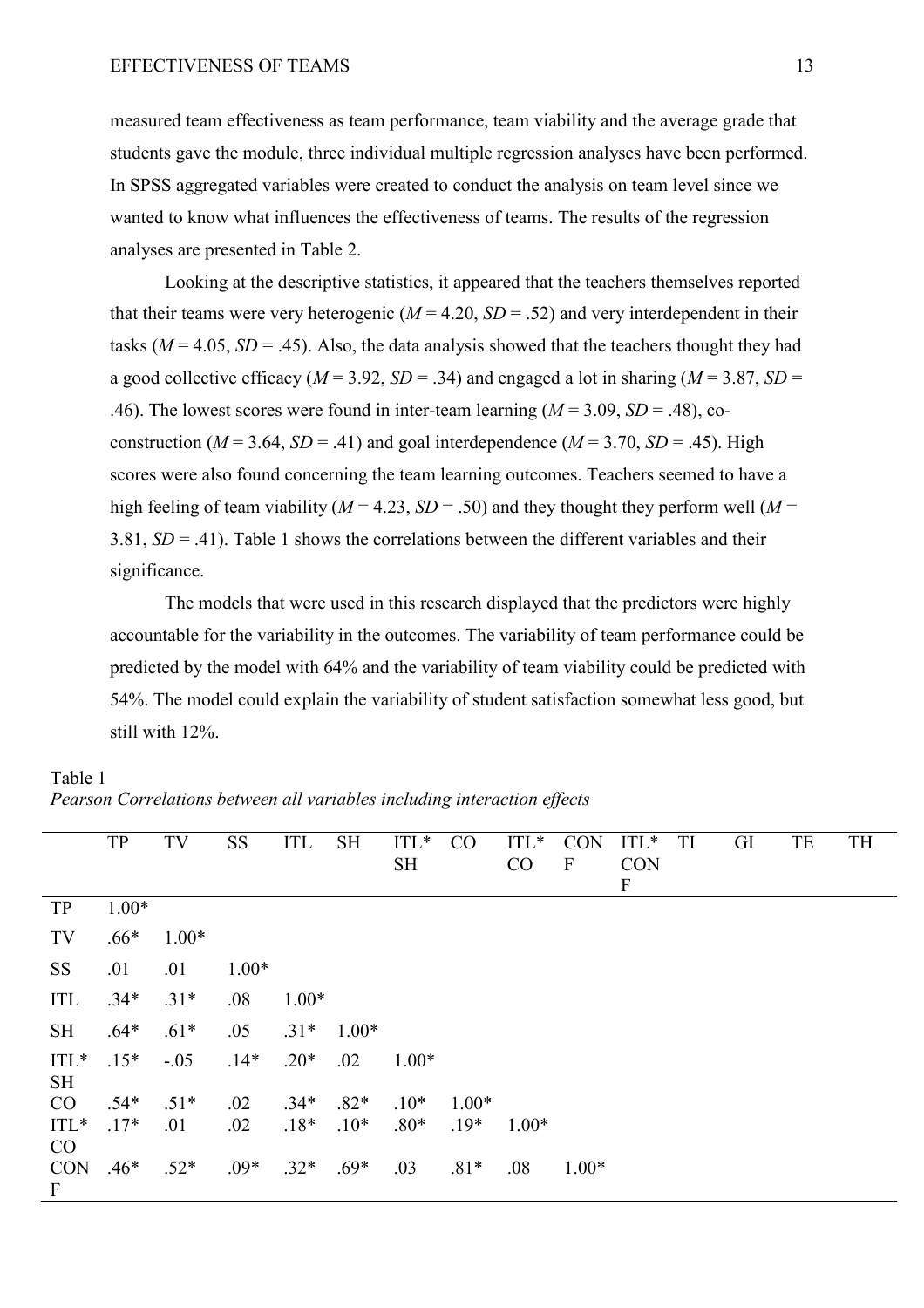| ITL* $.12*$                |                 | $-.01$ | $-0.05$ $0.07$ |                   | $.03 \t .70*$ |                                         | .08 | $.86*$               | $-.01$ | $1.00*$                                       |         |         |         |                |
|----------------------------|-----------------|--------|----------------|-------------------|---------------|-----------------------------------------|-----|----------------------|--------|-----------------------------------------------|---------|---------|---------|----------------|
| <b>CON</b><br>$\mathbf{F}$ |                 |        |                |                   |               |                                         |     |                      |        |                                               |         |         |         |                |
| TI                         | $.32*$          | $.32*$ | .00.           |                   |               | $.09*$ $.51*$ $.10*$                    |     | $.62*$ $.20*$ $.57*$ |        | $10*$                                         | $1.00*$ |         |         |                |
| GI                         | $.62*$          | $.53*$ | $-.03$         |                   |               | $.30^*$ $.66^*$ $.16^*$ $.65^*$ $.25^*$ |     |                      | $.54*$ | $17*$                                         | $.66*$  | $1.00*$ |         |                |
| TE                         | $.67^*$ $.59^*$ |        |                | $-0.00$ .35* .50* |               | $.03 \t .52* \t .13* \t .57*$           |     |                      |        | .04                                           | $.48*$  | $.62*$  | $1.00*$ |                |
| <b>TH</b>                  | $.02\,$         | $.15*$ | $-14*$ .04     |                   | $-.08$        | .01                                     |     |                      |        | $.08 \t\t < 01 \t\t .13* \t\t -.06 \t\t .21*$ |         | $-0.03$ | $0.25*$ | 1.00<br>$\ast$ |

 $* p < .05$ 

*Note*. TP=Team performance; TV=Team viability; SS=Student satisfaction; ITL=Inter-team learning; SH=Sharing; CO=Co-construction; CONF=Constructive conflict; TI=Task interdependence; GI=Goal interdependence; TE=Team efficacy; TH=Team heterogeneity

The first multiple regression analysis was employed to ascertain the prediction of team performance from sharing, co-construction, constructive conflict and inter-team learning, and a significant model was observed  $(R^2 = .64, F(11, 330) = 52.85, p < .01)$ . A significant positive influence on team performance was found from sharing ( $\beta$  = .43,  $p$  < .01) and from sharing moderated by inter-team learning ( $\beta$  = .19,  $p$  < .01). In addition, a negative significant influence was found from constructive conflict ( $\beta$  = -.13,  $p$  = .04), and from co-construction moderated by inter-team learning ( $\beta$  = -.17,  $p$  = 04). Thus, the more teams engaged in sharing the better they performed and the more teams were involved in inter-team learning, the more important sharing got for team performance. On the other hand teams performed worse the more they engaged in constructive conflict and the more they engaged in inter-team learning the less important co-construction became for the teams' performance. Regarding the background variables, a positive influence was found from goal interdependence ( $\beta$  = .24, *p* < .01) and team efficacy ( $\beta$  = .48,  $p$  < .01). The analysis showed that task interdependence has a negative effect on team performance  $(\beta = -0.24, p < 0.01)$ .

 In a second model, the influence of sharing, co-construction, constructive conflict and inter-team learning on team viability was tested  $(R^2 = .54, F(11, 330) = 34.65, p < .01)$ . The analyses showed that sharing ( $\beta$  = .49,  $p$  < .01) and constructive conflict moderated by intertam learning ( $\beta$  = .16,  $p$  = .03) were significantly positively related to team viability. Consequently, the more team members engaged in sharing the more they felt affection to their team. Furthermore, the more teams engaged in inter-team learning, the more important constructive conflict got for team viability. From the background variables, goal interdependence ( $\beta$  = .22,  $p$  < .01), team efficacy ( $\beta$  = .26,  $p$  < .01) and team heterogeneity ( $\beta$  $=$  .18,  $p$  < .01) were found to have a positive correlation with team viability, and task interdependence had a negative influence on team viability  $(\beta = -19, p < 01)$ .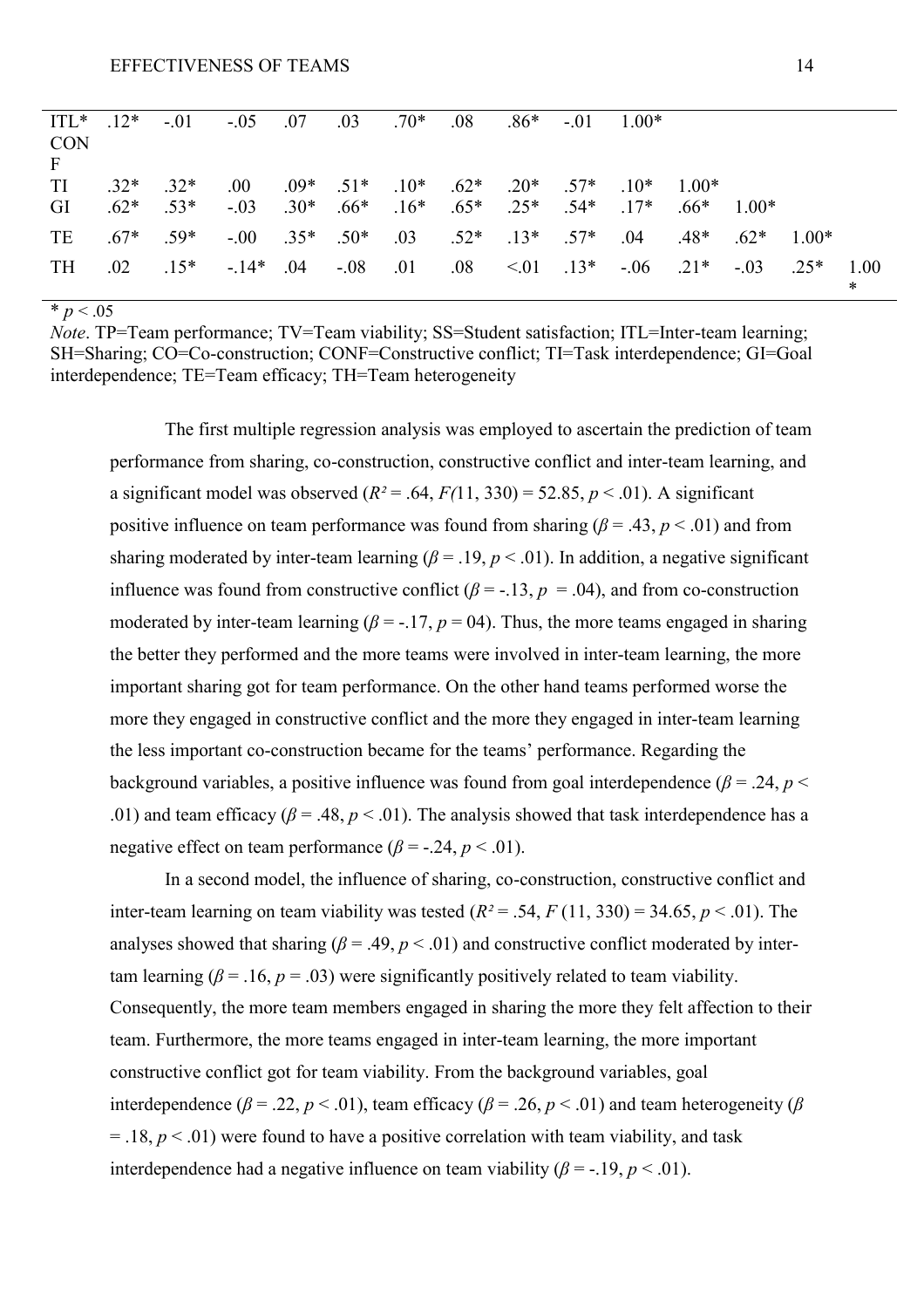### Table 2

*Multiple regression test statistics* 

|                                               |                     |         |                  |         | Dependent variables |                  |          |                                 |                  |  |
|-----------------------------------------------|---------------------|---------|------------------|---------|---------------------|------------------|----------|---------------------------------|------------------|--|
|                                               | Team<br>performance |         |                  |         | Team<br>viability   |                  |          | Student satisfaction<br>(grade) |                  |  |
|                                               | T                   | $\beta$ | $\boldsymbol{p}$ | T       | $\beta$             | $\boldsymbol{p}$ | $\cal T$ | $\beta$                         | $\boldsymbol{p}$ |  |
| Sharing                                       | 6.68                | .43     | < 01             | 6.82    | .49                 | < 01             | .94      | .09                             | .35              |  |
| Co-construction                               | .55                 | .04     | .59              | $-1.93$ | $-.17$              | .06              | $-1.50$  | $-.18$                          | .13              |  |
| Constructive conflict                         | $-2.06$             | $-.13$  | .04              | 1.82    | .13                 | .07              | 2.20     | .21                             | .03              |  |
| Inter-team learning                           | $-5.01$             | < 01    | .99              | 1.44    | .06                 | .15              | .55      | .03                             | .58              |  |
| Task interdependence                          | $-4.69$             | $-.24$  | < 01             | $-3.22$ | $-.19$              | < 01             | 1.07     | .09                             | .29              |  |
| Goal interdependence                          | 4.03                | .24     | < 01             | 3.27    | .22                 | < 01             | $-2.17$  | $-.20$                          | .03              |  |
| Team efficacy                                 | 9.86                | .48     | < 01             | 4.66    | .26                 | < 01             | .59      | .05                             | .56              |  |
| Team heterogeneity                            | .25                 | < 01    | .80              | 4.14    | .18                 | < 01             | $-3.42$  | $-.20$                          | < 01             |  |
| Inter-team<br>learning*Sharing                | 3.35                | .19     | < 01             | $-1.09$ | $-.07$              | .28              | 4.26     | .38                             | < 01             |  |
| Inter-team learning*<br>Co-construction       | $-2.1$              | $-17$   | .04              | $-1.76$ | $-16$               | .08              | $-22$    | $-.03$                          | .82              |  |
| Inter-team learning*<br>constructive conflict | 1.27                | .08     | .21              | 2.15    | .16                 | .03              | $-2.58$  | $-.27$                          | .01              |  |

The third multiple regression analysis was conducted to ascertain the prediction of student satisfaction by sharing, co-construction, constructive conflict and inter-team learning  $(R^2 = .12, F(11, 328) = 4.12, p = .01)$ . In this model, constructive conflict showed a significant positive influence on student satisfaction ( $\beta$  = .21,  $p$  = .03) as well as sharing moderated by inter-team learning ( $\beta$  = .38,  $p$  < .01). Constructive conflict moderated by interteam learning was found to have a significant negative influence on student satisfaction (*β* = - .27  $p = .01$ ). Therefore, the more teams were involved in constructive conflict, the more satisfied the students were with the module. Additionally, the more teams engaged in interteam learning the more important got sharing and the less important got constructive conflict for student satisfaction. Two of the background variables also had a negative influence on student satisfaction, which were team heterogeneity ( $\beta$  = -.20,  $p$  < .01) and goal interdependence ( $\beta$  = -.20,  $p$  = .03).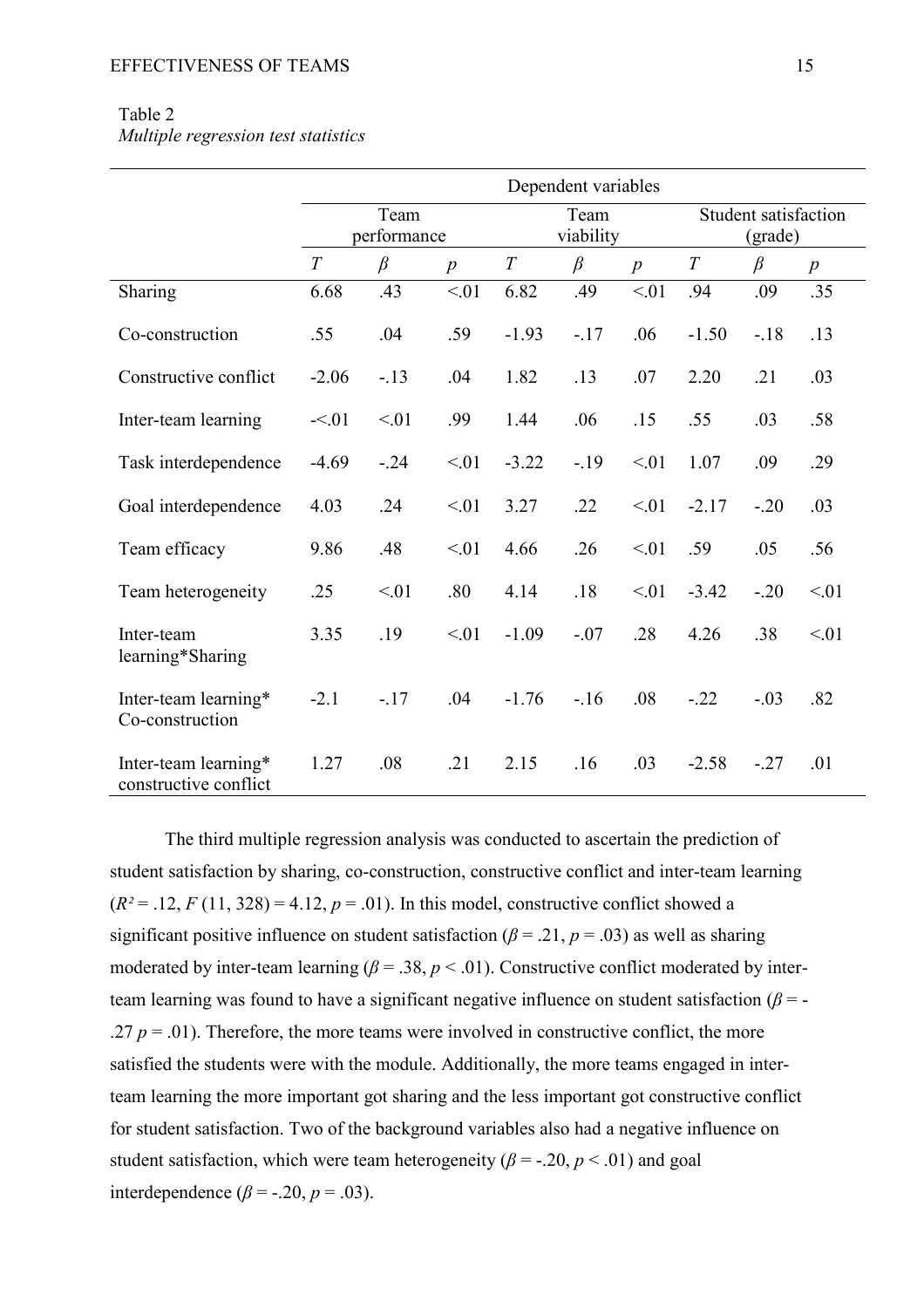#### **Discussion**

The principal goal of this study was to determine to what extent the different team learning processes have an influence on the different dimensions of team effectiveness. Former research suggested, that sharing, co-construction, constructive conflict and inter-team learning have a positive influence on team performance (e.g. Wong, 2004; Decuyper, Dochy & Van den Bossche, 2010; Bresman, 2010; Chan, Pearson & Entrekin, 2003). This investigation showed that there were several variables that predicted team effectiveness significantly, however we also found that the significance of the team learning processes strongly depends on the outcome variable.

To begin with, the analysis demonstrated that teams that engaged more in sharing performed better. This result is consistent with the findings from Mesmer-Magnus and DeChurch (2009), who found that the uniqueness of information sharing (how many team members have access to a piece of information) and openness of information sharing (a broader exchange of information, e.g. communication related to goals, progress and coordination) in a team are great predictors of team performance. Furthermore, the results showed that it is important to share information that comes from external sources within the team in order to perform better. Additionally, co-construction itself did not predict team performance significantly, whereas the less teams received information and feedback from outside the team, the more important co-construction became for team performance. Surprisingly, we also found that, the more teams engaged in constructive conflict, the poorer their performance became. That is in contrast with the work of Van den Bossche et al. (2011) who considered constructive conflict the most important aspect of intra-team learning. A possible explanation therefore could be that the subjective measurement of constructive conflict was not beneficial in order to get a better picture of the concept. For further research it is suggested that constructive conflict is measured objectively, e.g. by observation.

Regarding team viability, we found that the more teams engaged in sharing, the more they felt affectionate towards their team. Furthermore the analysis showed that constructive conflict itself did not show a significant effect on team viability, whereas the more teams got information and feedback from outside the team, the more important constructive conflict became in order for the team members to feel affectionate towards their team. Thus, it is important to critically discuss information that comes from outside the team. That conjectures that there might be limits for discussing internal differences, whereas information that comes from external sources might get critically discussed easier as questioning information from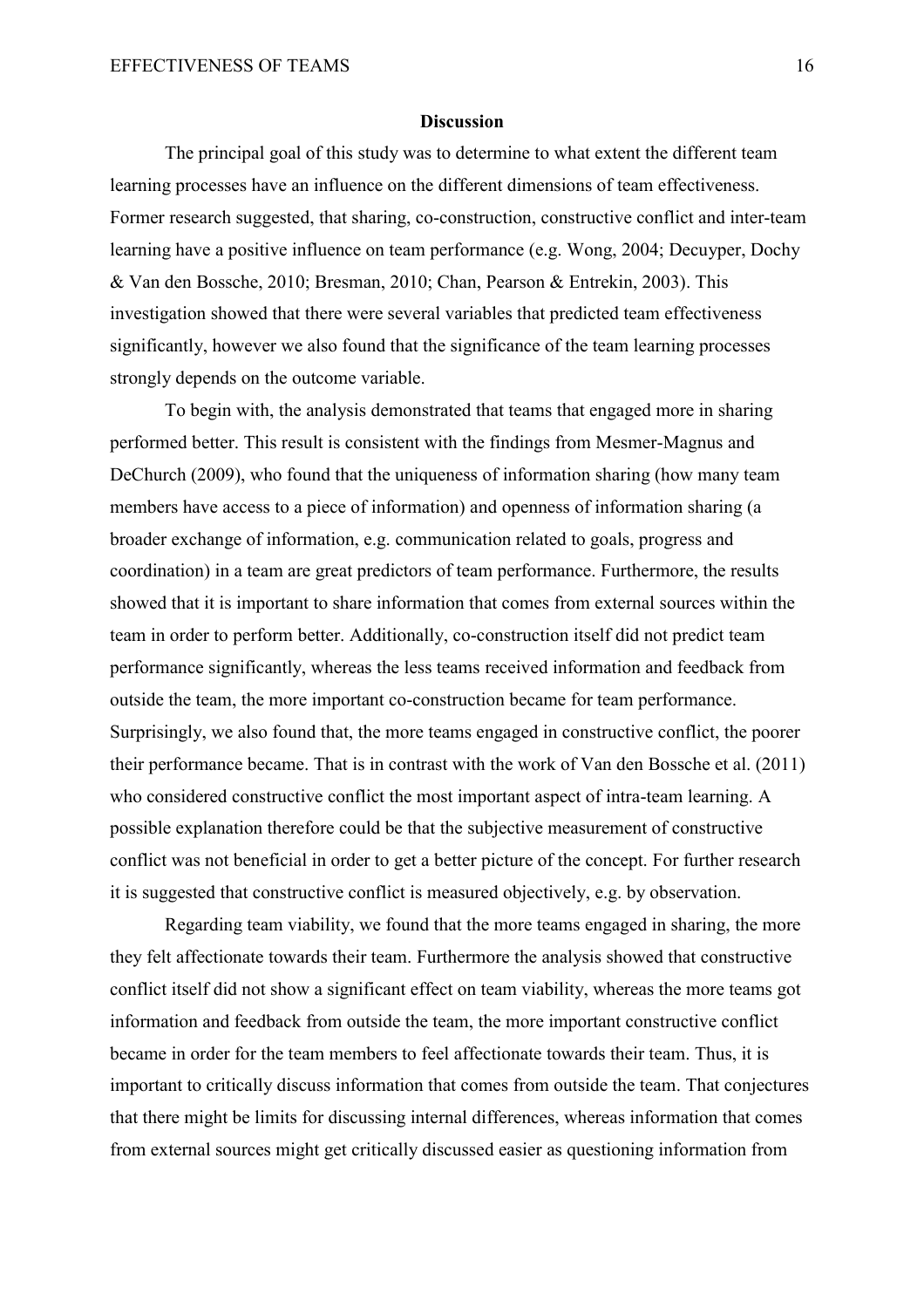outside the team does not directly cut up team members. However, additional research is needed to verify that supposition.

Concerning the student satisfaction it was conspicuous that the students graded the modules better if the teams engaged more in constructive conflict. Moreover, the more teams asked feedback and information from outside the team the less important constructive conflict became with regard to the student satisfaction. That indicates that it is important that members of a team view topics from different perspectives and to ask critical questions, but it is less important if these different perspectives are coming from within the team or from external parties. Hence, if teams get a lot of information and feedback from others outside the team, it becomes less essential to discuss issues critically within the team and vice versa. However, further research is required to confirm that assumption.

Inter-team learning itself was not found to be a significant predictor of team effectiveness, whereas we found interaction effects with intra-team learning. That means that inter-team learning can strengthen or weaken the effects from intra-team learning on the effectiveness of teams. That is consistent with the findings of Wong (2004) who found that inter-team learning can affect the influence of intra-team learning on team effectiveness. Inter-team learning having no significant effects on team effectiveness is contradictory to the findings of Bresman (2010), Chan et al. (2003), Wong (2004) and Decuyper et al. (2010), who found that inter-team learning has a positive influence on team effectiveness. This indicates that there are other factors influencing the effect of inter-team learning on team effectiveness, but additional research is needed to further investigate the (inter) relations of inter-team learning and team effectiveness.

It is striking that not all team learning variables had an effect on the same team learning outcomes. Even more, we found that constructive conflict had a positive effect on student satisfaction, but a negative effect on team performance. Consequently, stimulating constructive conflict in teams would lead to a better student satisfaction, but also to a lower team performance. Deductively we do not have a complete picture about that component of team learning yet and additional research is needed to provide a broader understanding of the concept. In an attempt to get a broader picture of constructive conflict it might be helpful to include other measurements as well, e.g. observations and interviews as these are more indirect measurements of the concept.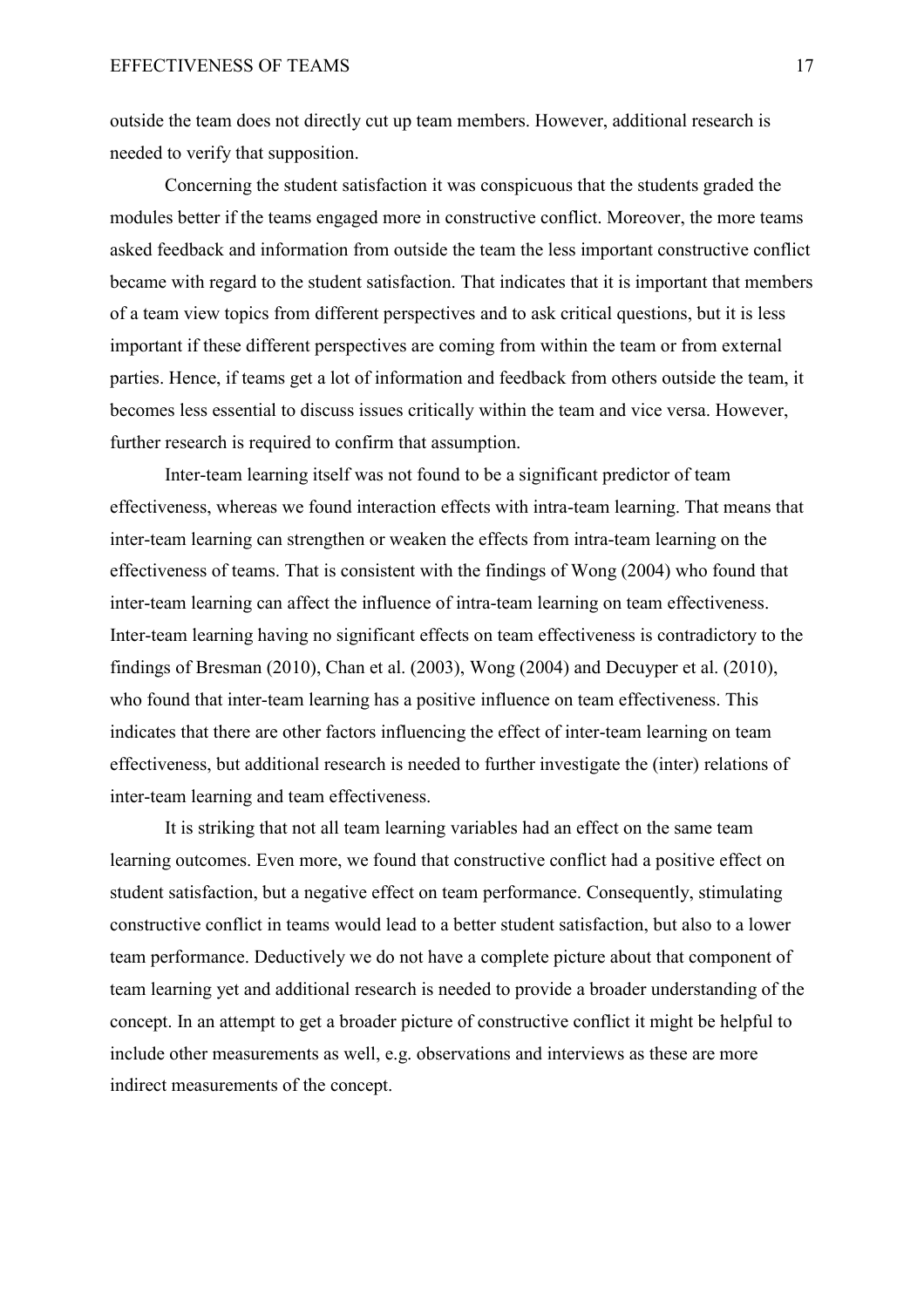#### **Limitations**

In this research we measured team performance in two different ways with the questionnaire from the teachers on the one hand and the student satisfaction on the other hand. That made this research rather unique, since there have not been subjective and objective measurements for team performance included in previous studies of the influences on team effectiveness. However, the other forms of team effectiveness were measured with the same instrument with which also the independent variables were measured. That might have led to common-method bias in this research. Therefore it is suggested that further research in this area is conducted with different methods, e.g. observations. Additionally, the analysis was conducted on aggregated data of the teams. The findings might have been different if the analysis had been conducted on individual-level data.

 Furthermore, in this study the student satisfaction was an objective measurement of team performance, whilst the independent variables were measured with subjective data, which was a questionnaire filled in by the teachers themselves. Therefore, a possible explanation for the lower influence of the model on student satisfaction could be that students and teachers evaluated the performance of a team differently. Consequently, it could be useful to measure the independent variables objectively as well to see if the independent variables would have a greater influence on student satisfaction if measured objectively. Another possible explanation would be that the data from the teachers was collected at the end of the preparations for the module; the data from the students on the other hand was collected after completion of the module. For further research it is therefore suggested to apply a non-crosssectional design or to conduct the questionnaire at the end of the modules just as student satisfaction. Additionally the difficulty of the modules might have influenced the students' responses in the questionnaire that are not associated with the preparation of the modules. Yet the model implicated that good team learning behaviors in the preparation time affected student satisfaction afterwards.

#### **Conclusion**

Seeing the results of this study that partly differ from the results of previous research, this study showed that it is important to take different team learning variables and team learning outcomes into account in order to learn more about what makes teams effective. Thereby it became clear that the different dimensions of team learning are interdependent with each other. In addition, we investigated team performance from two different perspectives that again were measured by two different instruments. It is outstanding that the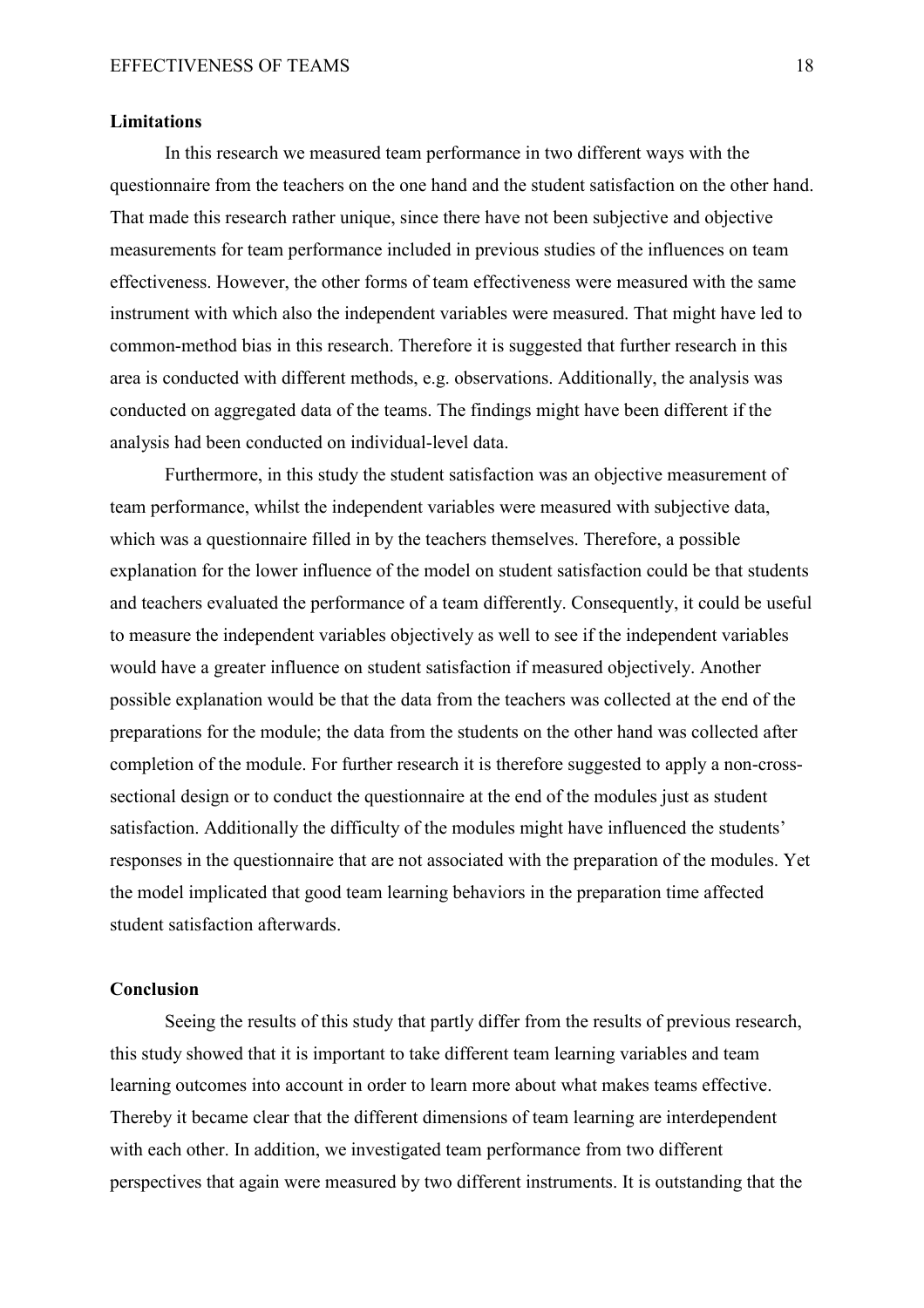#### EFFECTIVENESS OF TEAMS 19

three different team learning outcomes were predicted by different variables, what confirms that it is important to take multiple measures of team effectiveness into account. Furthermore, inter-team learning itself did not show significant influences on team effectiveness, but it did show interaction effects with intra-team learning. Moreover, sharing enhanced team effectiveness and became more important for team performance to the amount that inter-team learning occurred in a team. Also, constructive conflict displayed a negative effect on perceived team performance and a positive effect on student satisfaction. It also became less important to the amount that inter-team learning took place in a team.

With the help of this research it is possible to gain more insight into the functioning of teams. However, research in this area remains important, as we did not come to know how the team learning processes work in order to make use of them for a practical application. Moreover, the different (inter-) relations of team learning and team effectiveness need further investigation in order for us to fully understand the influences on team effectiveness.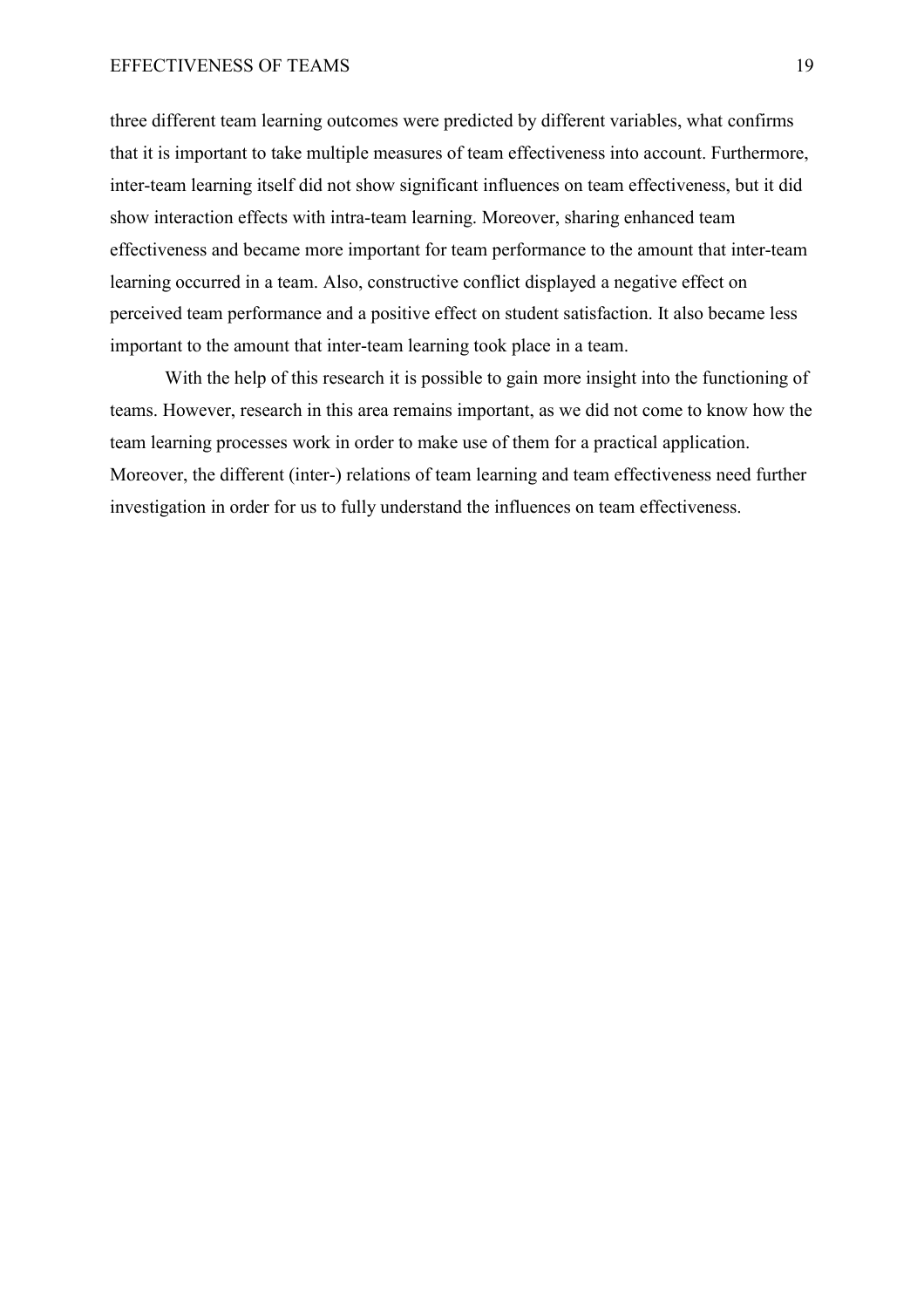#### **References**

- Argote, L., Gruenfeld, D., & Naquin, C. (2001). Group learning in organizations. *Groups at work: Theory and research*, 369-411.
- Bandura, A. (1997). Self-efficacy: The exercise of control. New York. NY: W. H. Freeman. Bresman, H. (2010). External learning activities and team performance: A multimethod field study. *Organization Science*, *21*(1), 81-96.
- Bresman, H. (2010). External learning activities and team performance: A multimethod field study. *Organization Science*, *21*(1), 81-96.
- Campion, M. A., Medsker, G. J., & Higgs, A. C. (1993). Relations between work group characteristics and effectiveness: Implications for designing effective work groups. *Personnel psychology*, *46*(4), 823-847.
- Chan, C. C., Pearson, C., & Entrekin, L. (2003). Examining the effects of internal and external team learning on team performance. *Team Performance Management: an international journal*, *9*(7/8), 174-181.
- Crow, G. M., & Pounder, D. G. (2000). Interdisciplinary teacher teams: Context, design, and process. *Educational Administration Quarterly*, *36*(2), 216-254.
- Decuyper, S., Dochy, F., & Van den Bossche, P. (2010). Grasping the dynamic complexity of team learning: An integrative model for effective team learning in organisations. *Educational Research Review*, *5*(2), 111-133.
- De Groot, E. V. (2002). Learning through interviewing: Students and teachers talk about learning and schooling. *Educational psychologist*, *37*(1), 41-52.
- Drach-Zahavy, A., & Somech, A. (2001). Understanding team innovation: The role of team processes and structures. *Group Dynamics: Theory, Research, and Practice*, *5*(2), 111.
- Druskat, V. U., & Kayes, D. C. (2000). Learning versus performance in short-term project teams. *Small group research*, *31*(3), 328-353.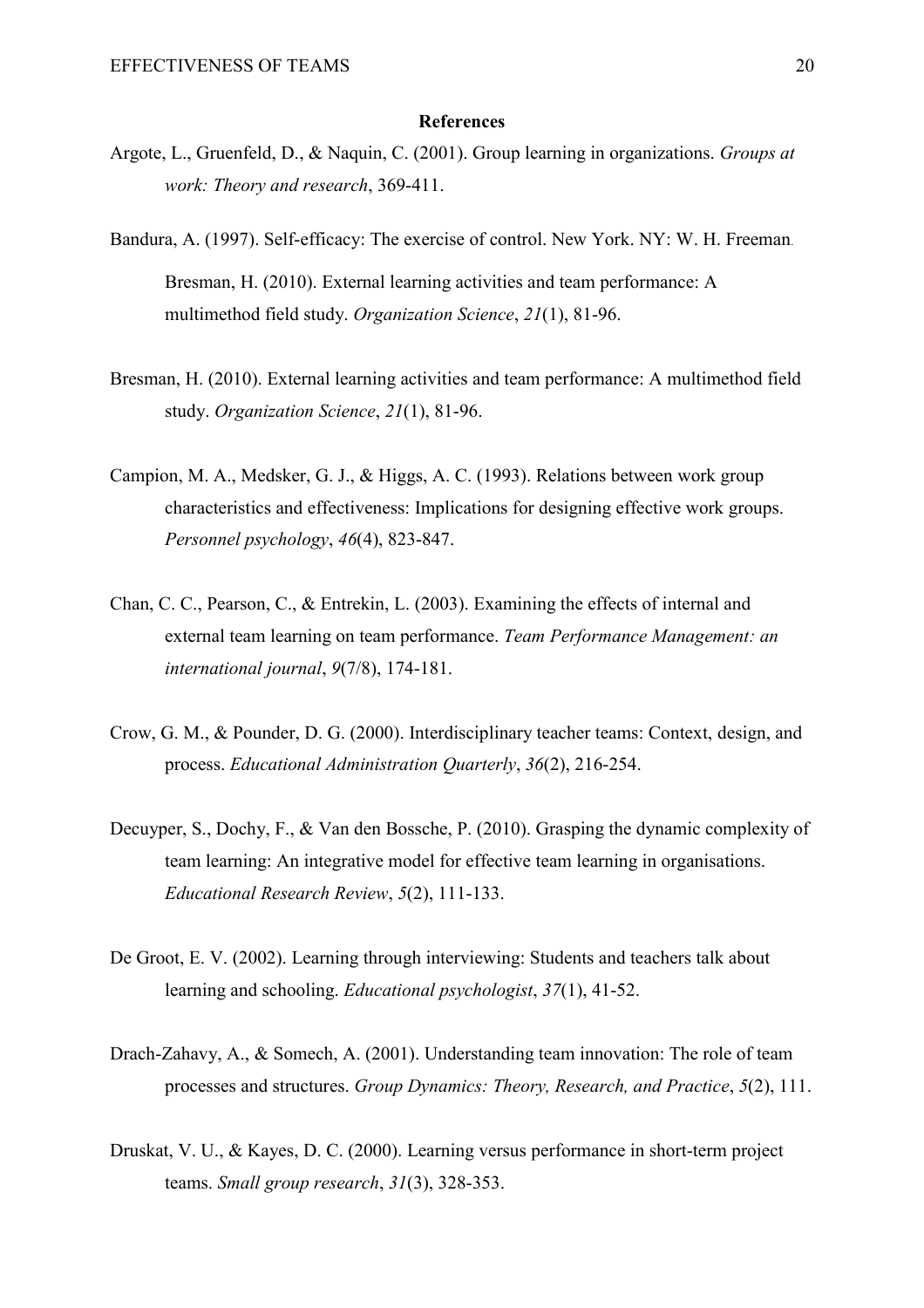- Edmondson, A. (1999). Psychological safety and learning behavior in work teams. *Administrative science quarterly*, *44*(2), 350-383.
- Ellemers, N., Kortekaas, P., & Ouwerkerk, J. W. (1999). Self‐categorisation, commitment to the group and group self‐esteem as related but distinct aspects of social identity. *European journal of social psychology*, *29*(23), 371-389.
- Goddard, Y., Goddard, R., & Tschannen-Moran, M. (2007). A theoretical and empirical investigation of teacher collaboration for school improvement and student achievement in public elementary schools. *The Teachers College Record*, *109*(4), 877- 896.
- Gordon, J. (1992). Work teams: How far have they come?. *Training,* 59-65
- Guzzo, R. A., & Dickson, M. W. (1996). Teams in organizations: Recent research on performance and effectiveness. *Annual review of psychology*, *47*(1), 307-338.
- Knapp, R. (2010). Collective (team) learning process models: A conceptual review. *Human Resource Development Review*, *9*(3), 285-299.
- Kozlowski, S. W., & Bell, B. S. (2003). Work groups and teams in organizations. *Handbook of psychology*.
- Mathieu, J., Maynard, M. T., Rapp, T., & Gilson, L. (2008). Team effectiveness 1997-2007: A review of recent advancements and a glimpse into the future. *Journal of management*, *34*(3), 410-476.
- Meirink, J. A., Imants, J., Meijer, P. C., & Verloop, N. (2010). Teacher learning and collaboration in innovative teams. *Cambridge Journal of Education*, *40*(2), 161-181.
- Mesmer-Magnus, J. R., & DeChurch, L. A. (2009). Information sharing and team performance: a meta-analysis. *Journal of Applied Psychology*, *94*(2), 535.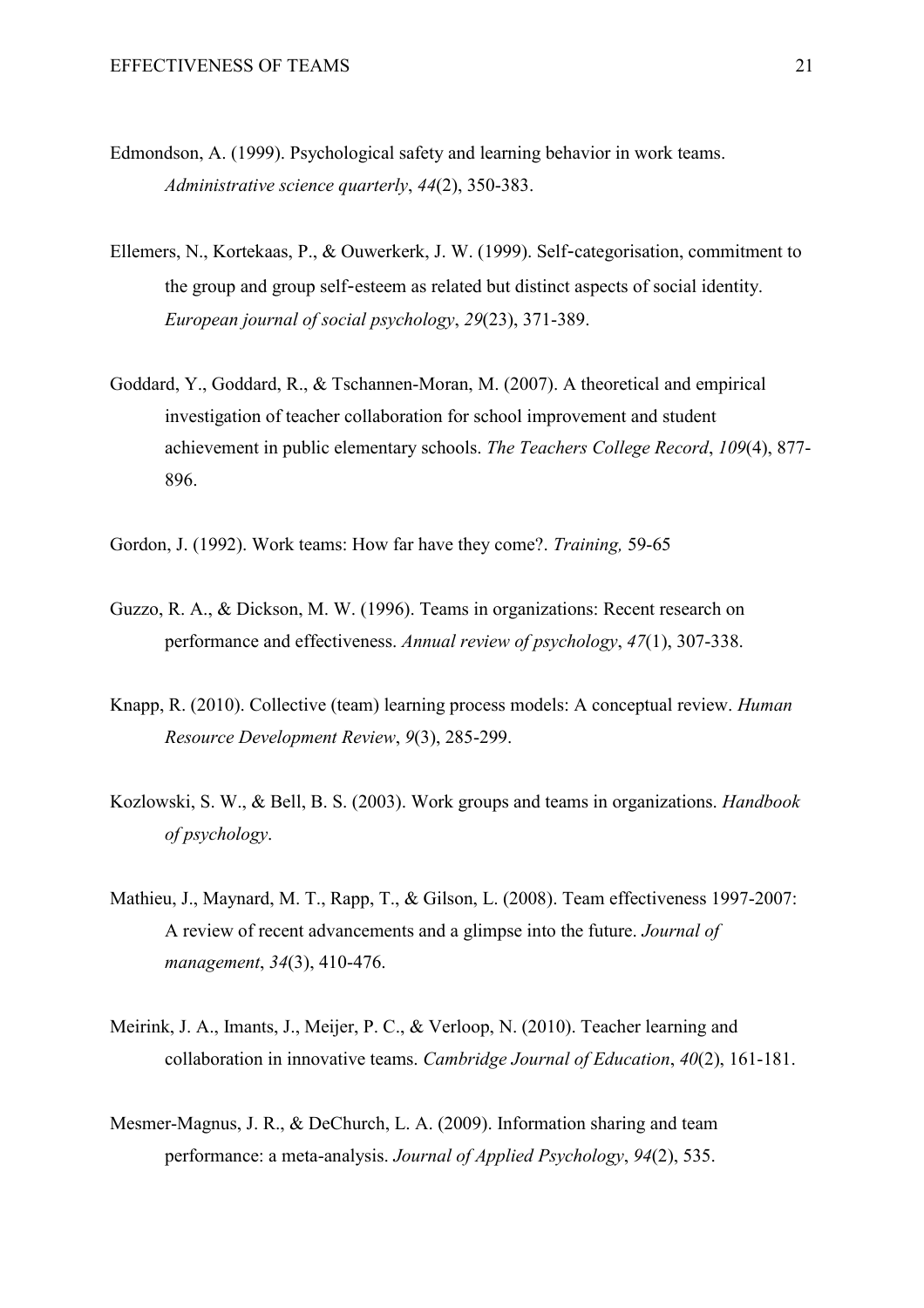- Moolenaar, N. M., Sleegers, P. J., & Daly, A. J. (2012). Teaming up: Linking collaboration networks, collective efficacy, and student achievement. *Teaching and Teacher Education*, *28*(2), 251-262.
- Newmann, F. M., King, M. B., & Youngs, P. (2000). Professional development that addresses school capacity: Lessons from urban elementary schools. *American journal of education*, 259-299.
- Senge, P. M. (1990). *The art and practice of the learning organization* (pp. 3-11). New York: Doubleday.
- Sessa, V. I., & London, M. (2006). Continuous learning in organizations. *Individual, group, and organizational perspectives*.
- Stalmeijer, R. E., Gijselaers, W. H., Wolfhagen, I. H., Harendza, S., & Scherpbier, A. J. (2007). How interdisciplinary teams can create multi‐disciplinary education: the interplay between team processes and educational quality. *Medical education*, *41*(11), 1059-1066.
- Sundstrom, E., De Meuse, K. P., & Futrell, D. (1990). Work teams: Applications and effectiveness. *American psychologist*, *45*(2), 120.
- Universiteit Twente (2012). Een nieuw model bacheloronderwijs voor de UT. Retrieved from http://www.utwente.nl/onderwijs/twents-onderwijsmodel/intra/documenten/visie/ visiestuk\_tom\_vmei2013.pdf
- Universiteit Twente (2015). TOM brochure voor onderwijsstaf: Onderwijs ontwerpen en aanbieden in TOM. Retrieved from https://issuu.com/utwente/docs/tom\_ brochure\_juli\_2015\_web
- Van den Bossche, P., Gijselaers, W., Segers, M., Woltjer, G., & Kirschner, P. (2011). Team learning: building shared mental models. *Instructional Science*, *39*(3), 283-301. doi: 10.1007/s11251-010-9128-3.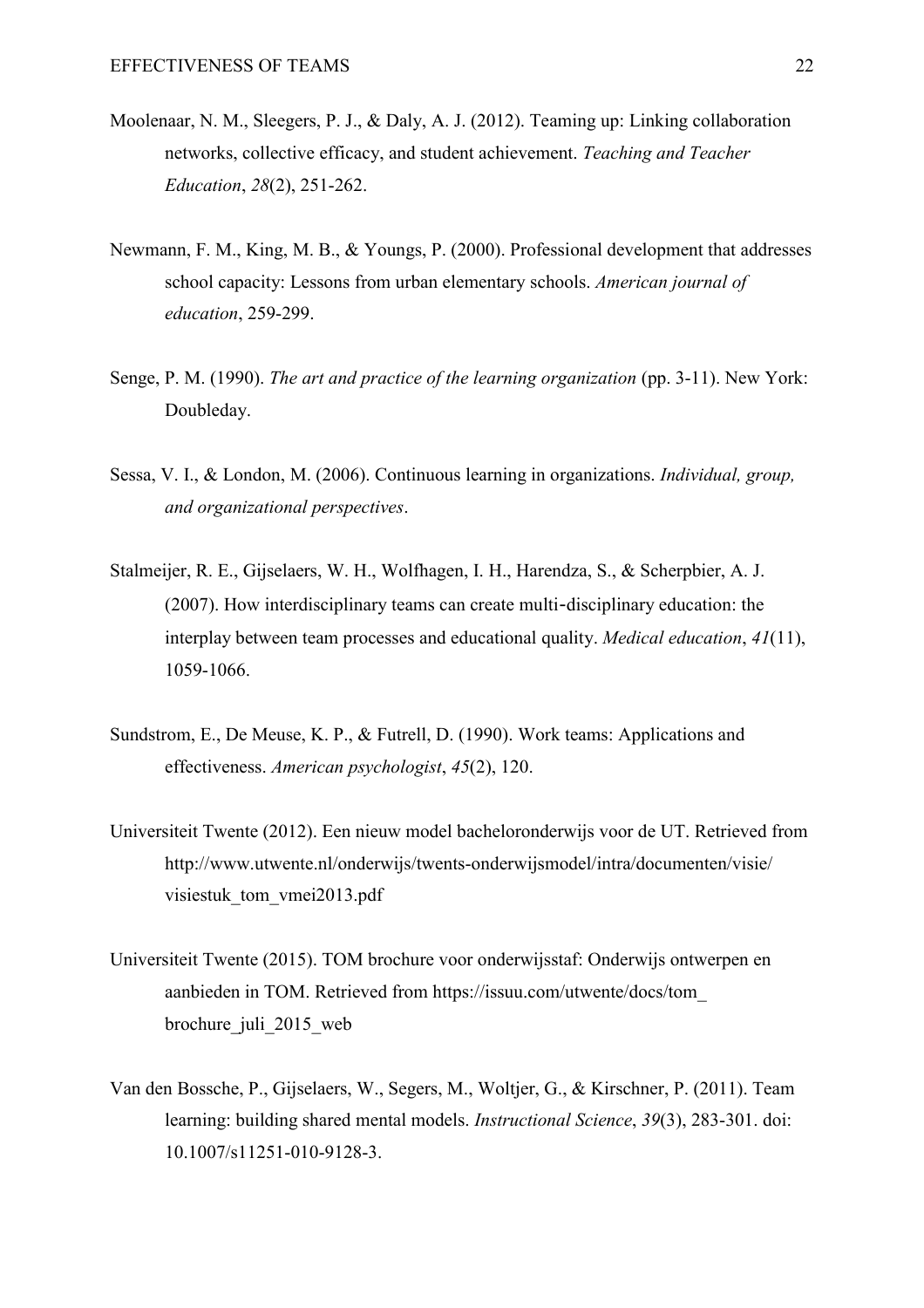- Van Der Vegt, G. S., Van De Vliert, E., & Oosterhof, A. (2003). Informational dissimilarity and organizational citizenship behavior: The role of intrateam interdependence and team identification. *Academy of Management Journal*, *46*(6), 715-727.
- Van Offenbeek, M. (2001). Processes and outcomes of team learning. *European journal of work and organizational psychology*, *10*(3), 303-317.
- Van Woerkom, M., & Croon, M. (2009). The relationships between team learning activities and team performance. *Personnel Review*, *38*(5), 560-577.
- Visschers-Pleijers, A.J.S.F., Dolmans, D.H.J.M., Wolfhagen, I.H.A.P. & Van der Vleuten, C.P.M. (2004). Exploration of a method to analyze Group interactions in problem based learning. Medical Teacher, 26(5), 471-478. Doi: 10.1080/0142159041000167 9064
- Wong, S. S. (2004). Distal and local group learning: Performance trade-offs and tensions. *Organization Science*, *15*(6), 645-656.
- Zellmer-Bruhn, M., & Gibson, C. (2006). Multinational organization context: Implications for team learning and performance. *Academy of management journal*, *49*(3), 501-518.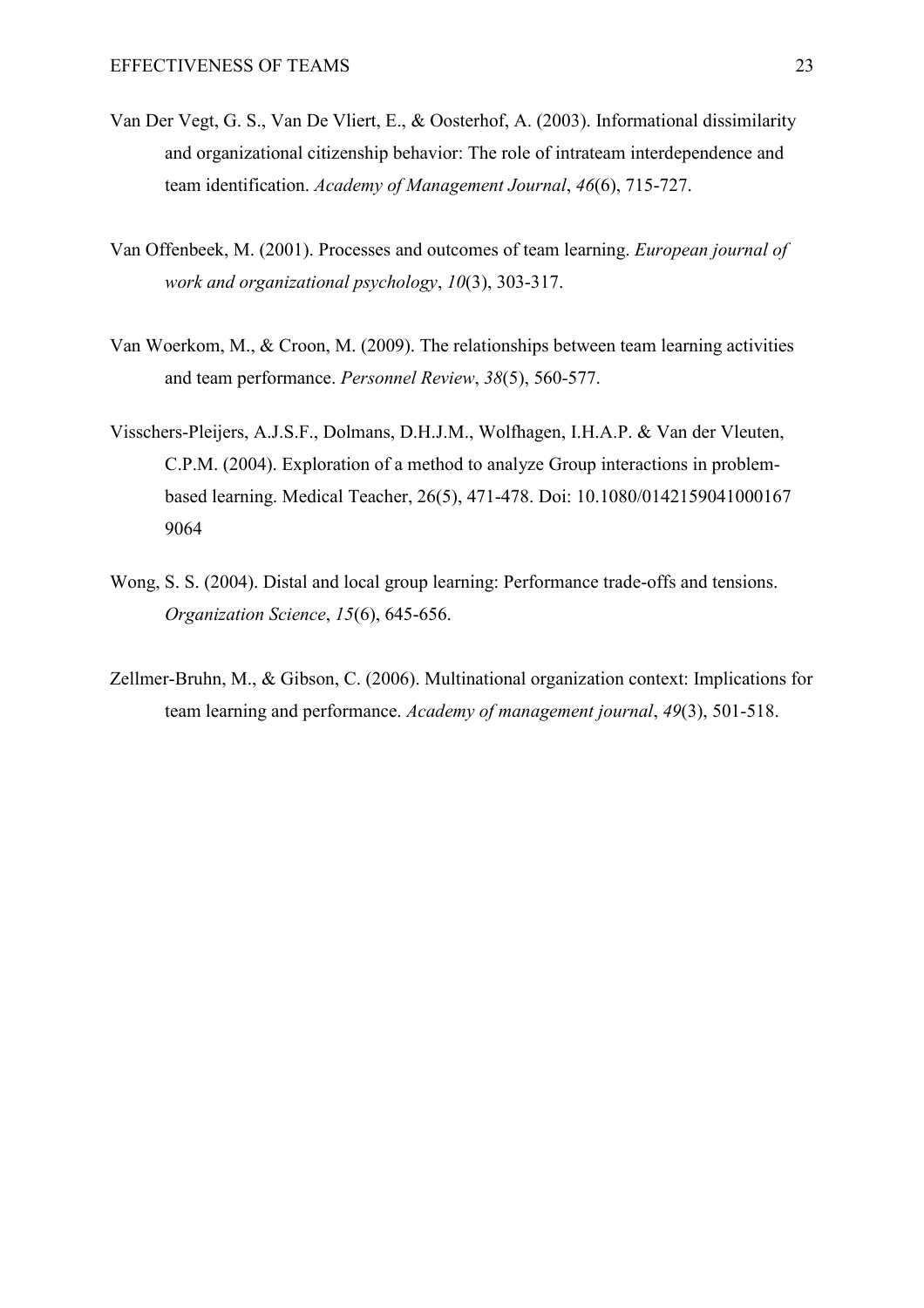| Concept measured | Questions                                                                                                                           | Reference                        |
|------------------|-------------------------------------------------------------------------------------------------------------------------------------|----------------------------------|
| Sharing          | Team members are listening<br>carefully to each other.                                                                              | Van den Bossche et al. (2011)    |
|                  | In this team, background<br>information is spread among<br>all team members.                                                        | Van Offenbeek (2001)             |
|                  | If something is unclear, we<br>ask each other questions.                                                                            | Van den Bossche et al. (2011)    |
|                  | In this team, we share all<br>relevant information and<br>ideas we have.                                                            | Van den Bossche et al. (2011)    |
|                  | Members of this team ask<br>each other for help and advice<br>during the module work.                                               | Van Offenbeek (2001)             |
| Co-construction  | Team members elaborate on<br>each other's information and<br>ideas.                                                                 | Van den Bossche et al. (2011)    |
|                  | Information from team<br>members is complemented<br>with information from other<br>team members.                                    | Van den Bossche et al. (2011)    |
|                  | Team members draw<br>conclusions from the ideas<br>that are discussed in the team.                                                  | Van den Bossche et al. (2011)    |
|                  | Members of this team ask<br>proper questions in order to<br>see through each other's<br>information.                                | Visschers-Pleijers et al. (2004) |
|                  | Team members who<br>formulate an explanation<br>concerning the module ask in<br>between times whether their<br>explanation is right | Visschers-Pleijers et al. (2004) |
|                  | When a team member gives                                                                                                            | Visschers-Pleijers et al. (2004) |

## **Appendix A**

*Questionnaire team learning*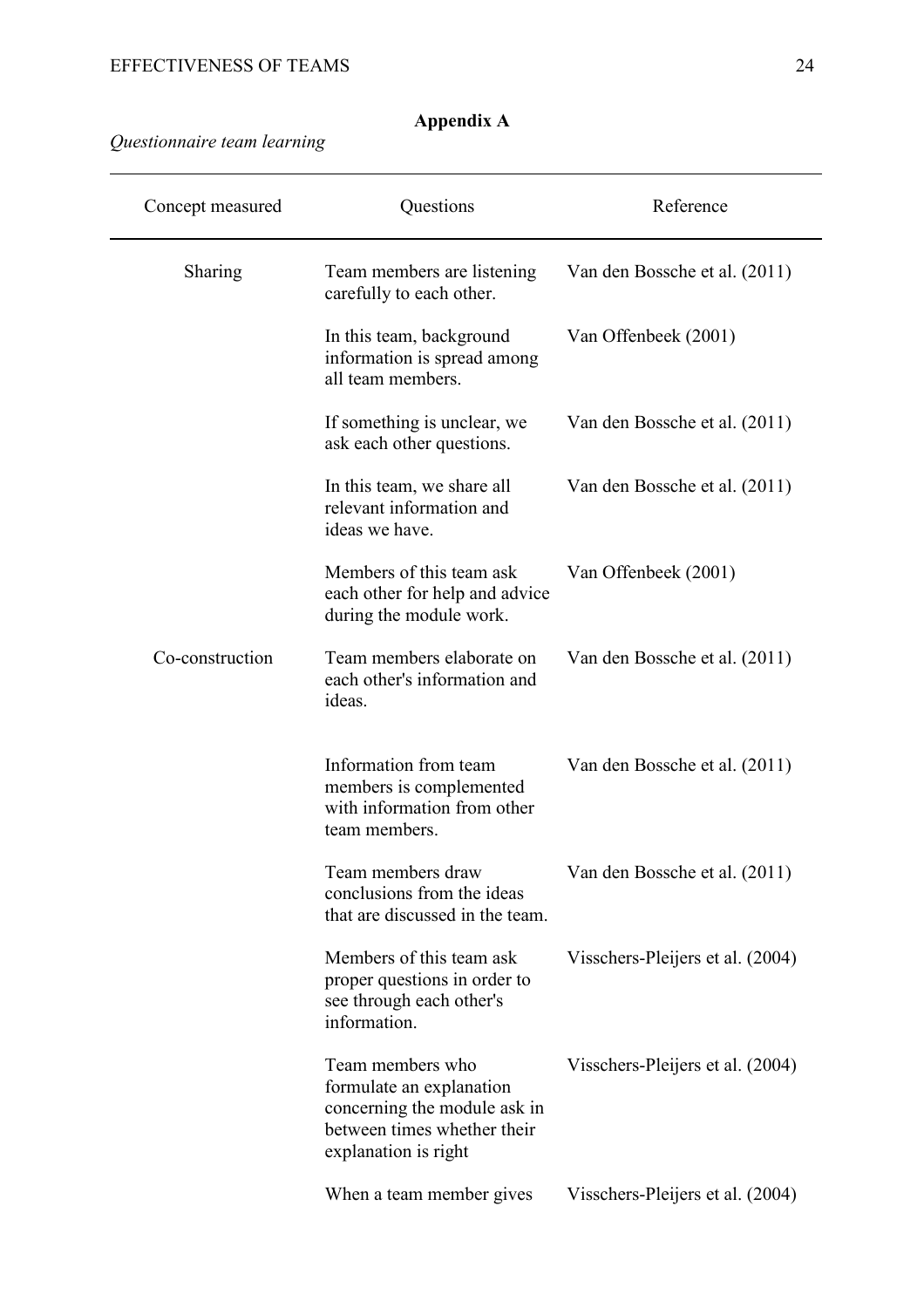|                       | an explanation, other team<br>members come up with<br>complementary explanations.                                                    |                                            |
|-----------------------|--------------------------------------------------------------------------------------------------------------------------------------|--------------------------------------------|
| Constructive conflict | Opinions and ideas of team<br>members are verified by<br>asking each other critical<br>questions.                                    | Van den Bossche et al. (2011)              |
|                       | This team tends to handle<br>differences in opinions by<br>addressing them directly.                                                 | Van den Bossche et al. (2011)              |
|                       | Comments on ideas are acted<br>upon.                                                                                                 | Van den Bossche et al. (2011)              |
|                       | In this team we ask critical<br>questions when someone tells<br>something new.                                                       | De Groot $(2002)$                          |
|                       | In a discussion, our team<br>views a topic from different<br>angles and brings those<br>forward.                                     | De Groot $(2002)$                          |
|                       | When different possible.<br>decisions about the module<br>come forward in a discussion,<br>team members ask additional<br>questions. | De Groot $(2002)$                          |
|                       | When a team member has a<br>divergent opinion during a<br>discussion, he or she still says<br>SO.                                    | De Groot $(2002)$                          |
| Inter-team learning   | This team is looking for ideas<br>and expertise from persons<br>from outside the team.                                               | Based on Bresman (2010) and<br>Wong (2004) |
|                       | Members of this team review<br>the work of persons from<br>outside the team, in order to<br>learn lessons for our own<br>module.     | Based on Bresman (2010) and<br>Wong (2004) |
|                       | In this team, we look for<br>persons from outside the team<br>whom we can ask for advice<br>about designing our module.              | Based on Bresman (2010) and<br>Wong (2004) |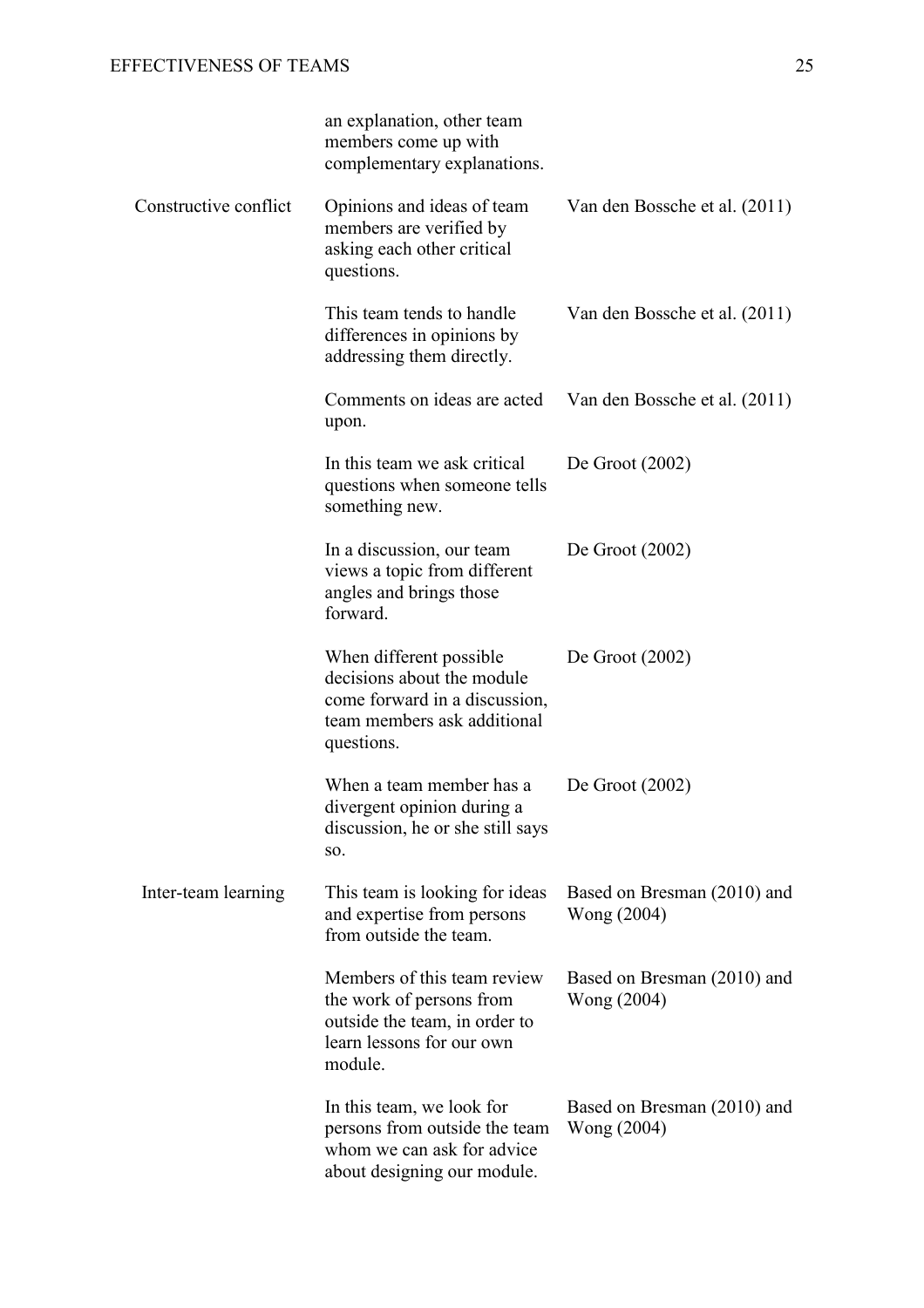|                    | This team invites persons<br>from outside the team to join<br>the discussion about how we<br>can avoid pitfalls.                                      | Based on Bresman (2010) and<br>Wong (2004) |
|--------------------|-------------------------------------------------------------------------------------------------------------------------------------------------------|--------------------------------------------|
|                    | This team evaluates its work<br>together with persons from<br>outside the team.                                                                       | Based on Bresman (2010) and<br>Wong (2004) |
|                    | Members of this team talk<br>with persons from outside the<br>team about mistakes that have<br>been made, in order to<br>improve the working process. | Based on Bresman (2010) and<br>Wong (2004) |
|                    | This team reflects with<br>persons from outside the team<br>on what has worked for them<br>in their module.                                           | Based on Bresman (2010) and<br>Wong (2004) |
| Team heterogeneity | The members of my team<br>vary widely in their areas of<br>expertise.                                                                                 | Campion et al. (1993)                      |
|                    | The members of my team<br>have a variety of different<br>backgrounds and experiences.                                                                 | Campion et al. (1993)                      |
|                    | The members of my team<br>have skills and abilities that<br>complement each other.                                                                    | Campion et al. (1993)                      |
| Team efficacy      | In our team, teachers<br>sometimes give up, when<br>developing a part of the<br>module does not work out.                                             | Moolenaar, Sleegers & Daly<br>(2012)       |
|                    | In our team, teachers are able<br>to design a module that<br>challenges students to learn.                                                            | Moolenaar, Sleegers & Daly<br>(2012)       |
|                    | In our team, teachers really<br>believe that we can teach<br>every student something in<br>our module.                                                | Moolenaar, Sleegers & Daly<br>(2012)       |
|                    | In our team, we can design a<br>module that motivates<br>students.                                                                                    | Moolenaar, Sleegers & Daly<br>(2012)       |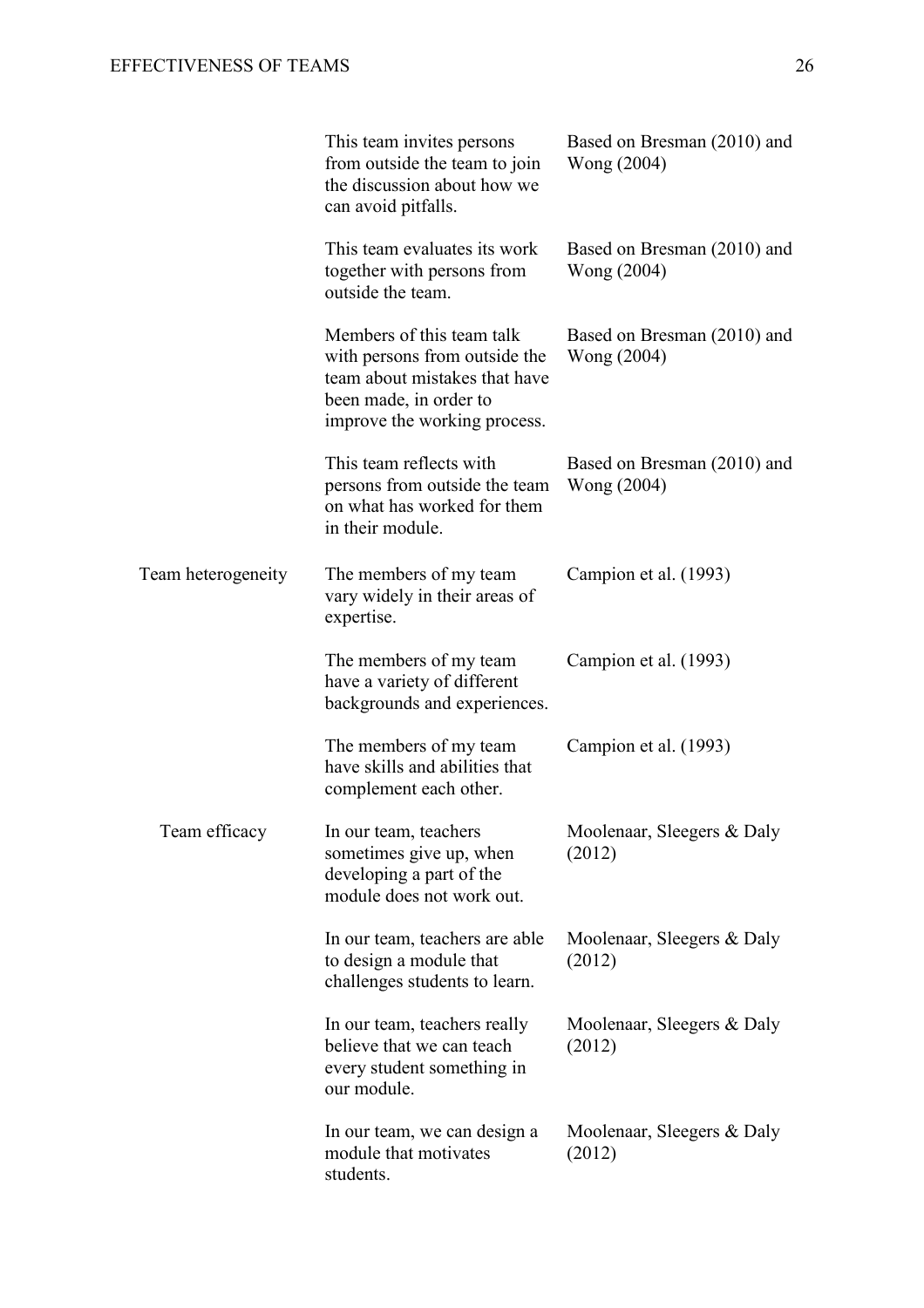|                      | In our team, we can design a<br>module that is able to get<br>through to difficult students.                                        | Moolenaar, Sleegers & Daly<br>(2012)                            |
|----------------------|-------------------------------------------------------------------------------------------------------------------------------------|-----------------------------------------------------------------|
| Goal interdependence | If members of this team reach<br>their goals, it becomes easier<br>for other team members to<br>also reach their goals              | Van der Vegt, Van de Vliert &<br>Oosterhof (2003)               |
|                      | In this team we all want to<br>reach the same goals.                                                                                | Van der Vegt, Van de Vliert &<br>Oosterhof (2003)               |
|                      | We agree about what quality<br>means for our team.                                                                                  | Van der Vegt, Van de Vliert &<br>Oosterhof (2003)               |
|                      | If the work of this team does<br>not meet the quality<br>standards, a team member is<br>called to account by other<br>team members. | Van der Vegt, Van de Vliert &<br>Oosterhof (2003)               |
| Task interdependence | In order for this team to carry<br>out our tasks, we need<br>information from each other.                                           | Van der Vegt, Van de Vliert &<br>Oosterhof (2003)               |
|                      | In order to do our job well,<br>we have to collaboratie<br>within our team.                                                         | Van der Vegt, Van de Vliert &<br>Oosterhof (2003)               |
|                      | The work of one team<br>member influences the<br>execution of tasks of other<br>members of this team.                               | Van der Vegt, Van de Vliert &<br>Oosterhof (2003)               |
|                      | In order to do our job well,<br>we have to gear our tasks to<br>on another.                                                         | Van der Vegt, Van de Vliert &<br>Oosterhof (2003)               |
| Team performance     | In this team, we perform well.                                                                                                      | Zellmer-Bruhn & Gibson<br>(2006), van Woerkom & Croon<br>(2009) |
|                      | In this team, we spend our<br>time well.                                                                                            | Zellmer-Bruhn & Gibson<br>(2006), van Woerkom & Croon<br>(2009) |
|                      | This team meets its<br>expectations.                                                                                                | Zellmer-Bruhn & Gibson<br>(2006), van Woerkom & Croon<br>(2009) |
|                      | This team accomplishes its                                                                                                          | Zellmer-Bruhn & Gibson                                          |